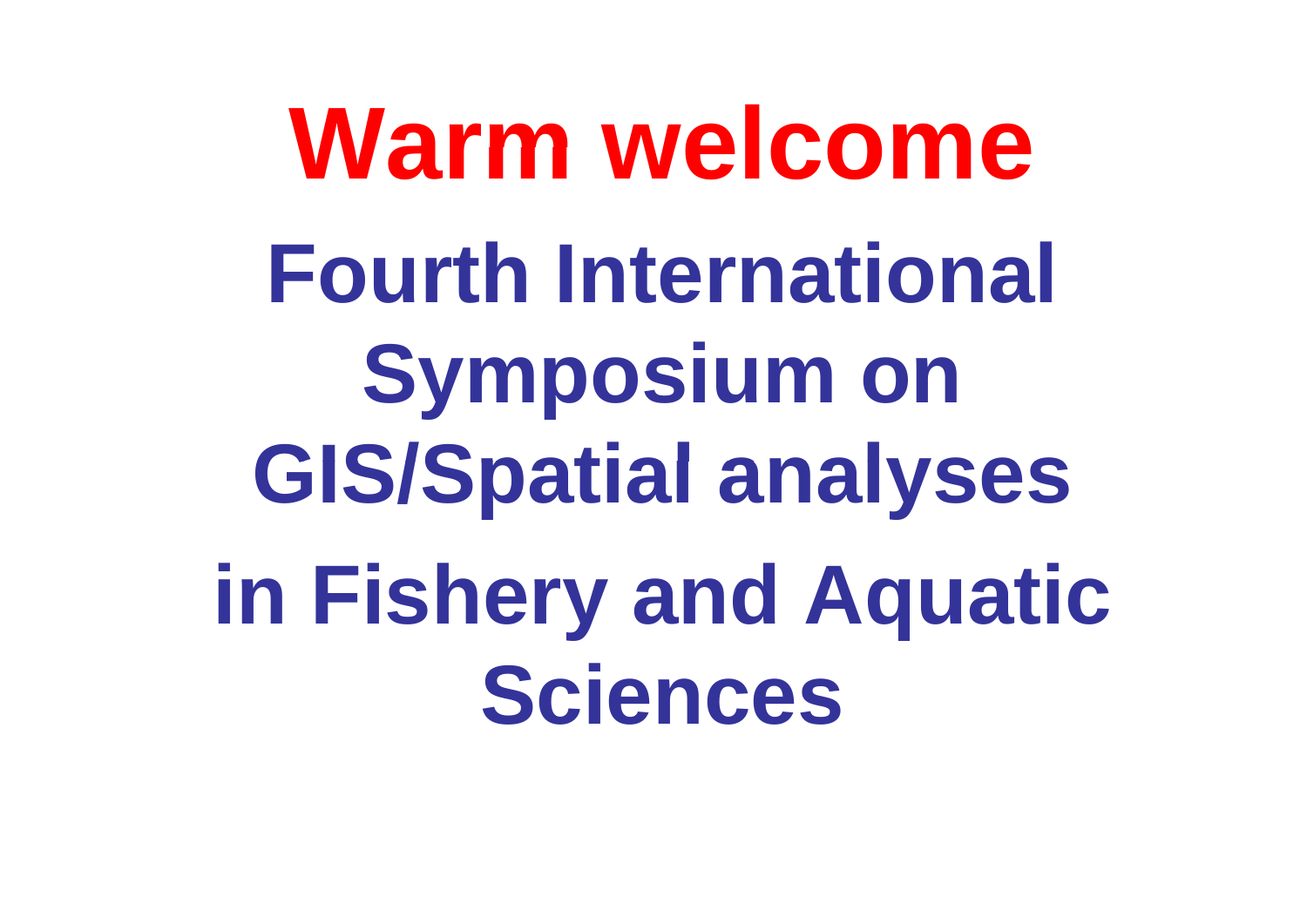# **Orientation and Remarks**

# Tom Nishida (118) Japan convener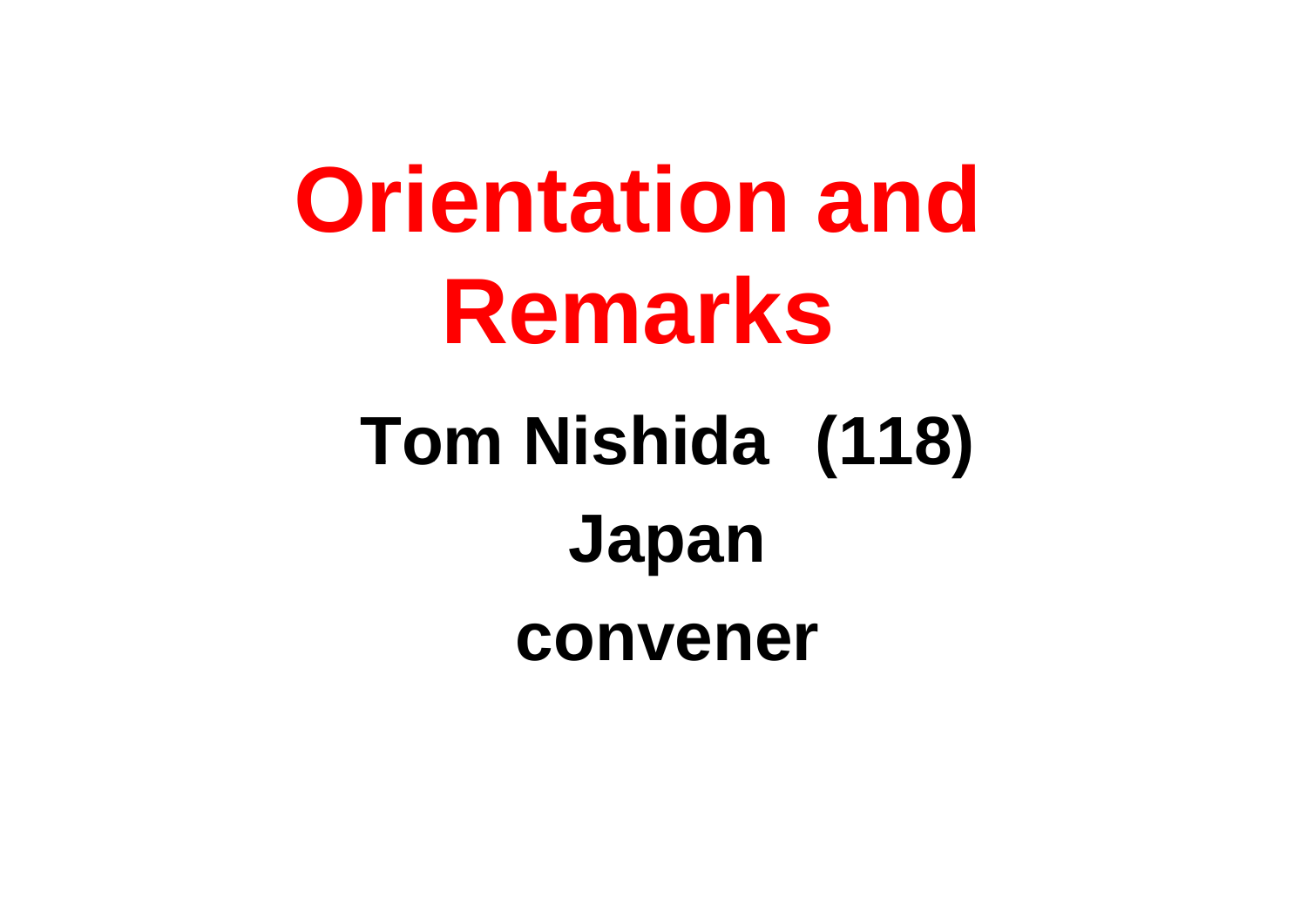### **Do registration FIRST (Reception at the entrance)**

Get one envelop incl.

- Program **(USE this updated one)**
- **•** Abstract (do not use the preliminary program)
- Name badge (your name) **(Keep it on)**
- Order form for publication (samples : book shelf in the Hall )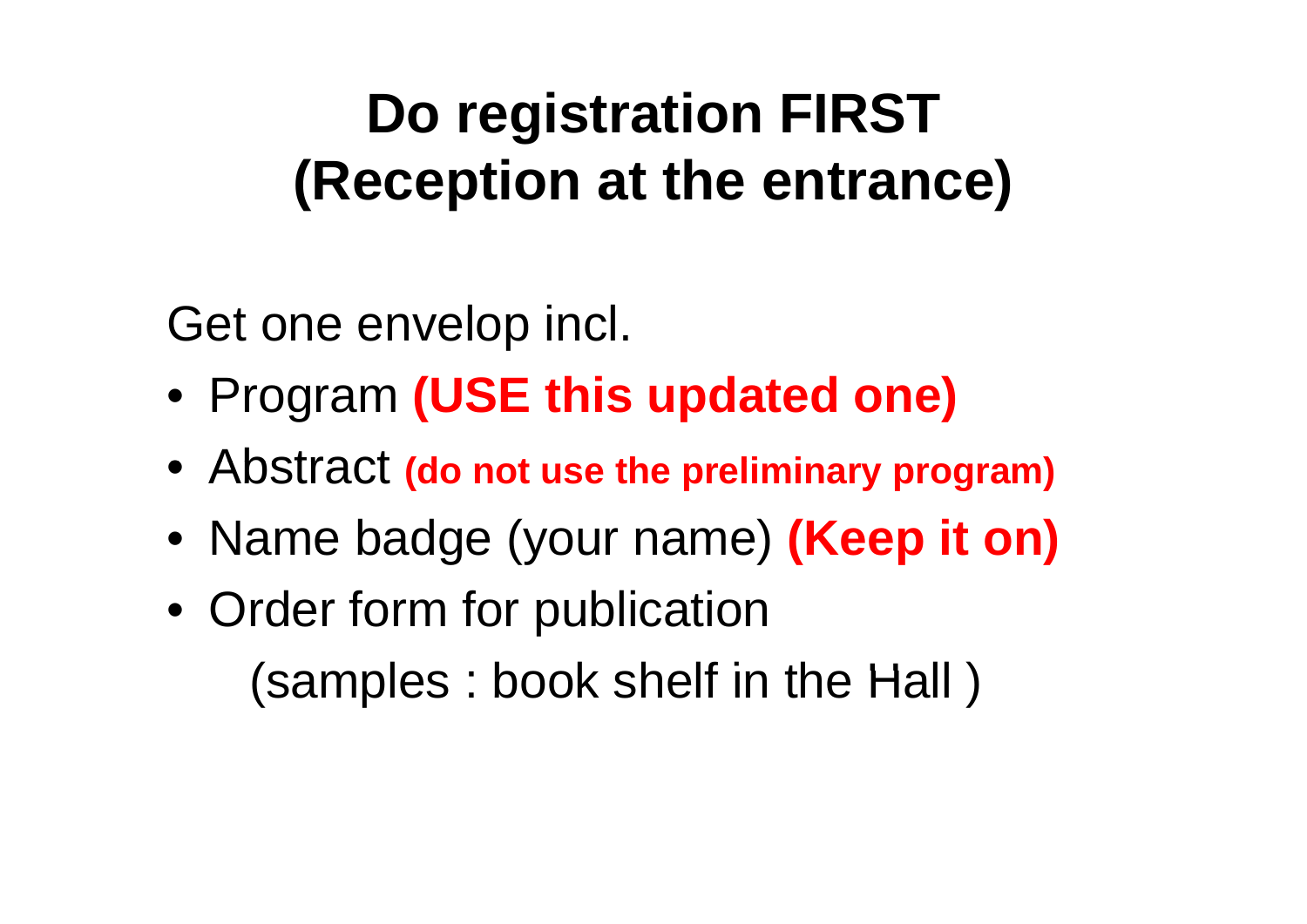

#### $\bullet$ **Informal, relaxed & at-home like**

 $\bullet$ **F l f t k thi Feel free to ask anything**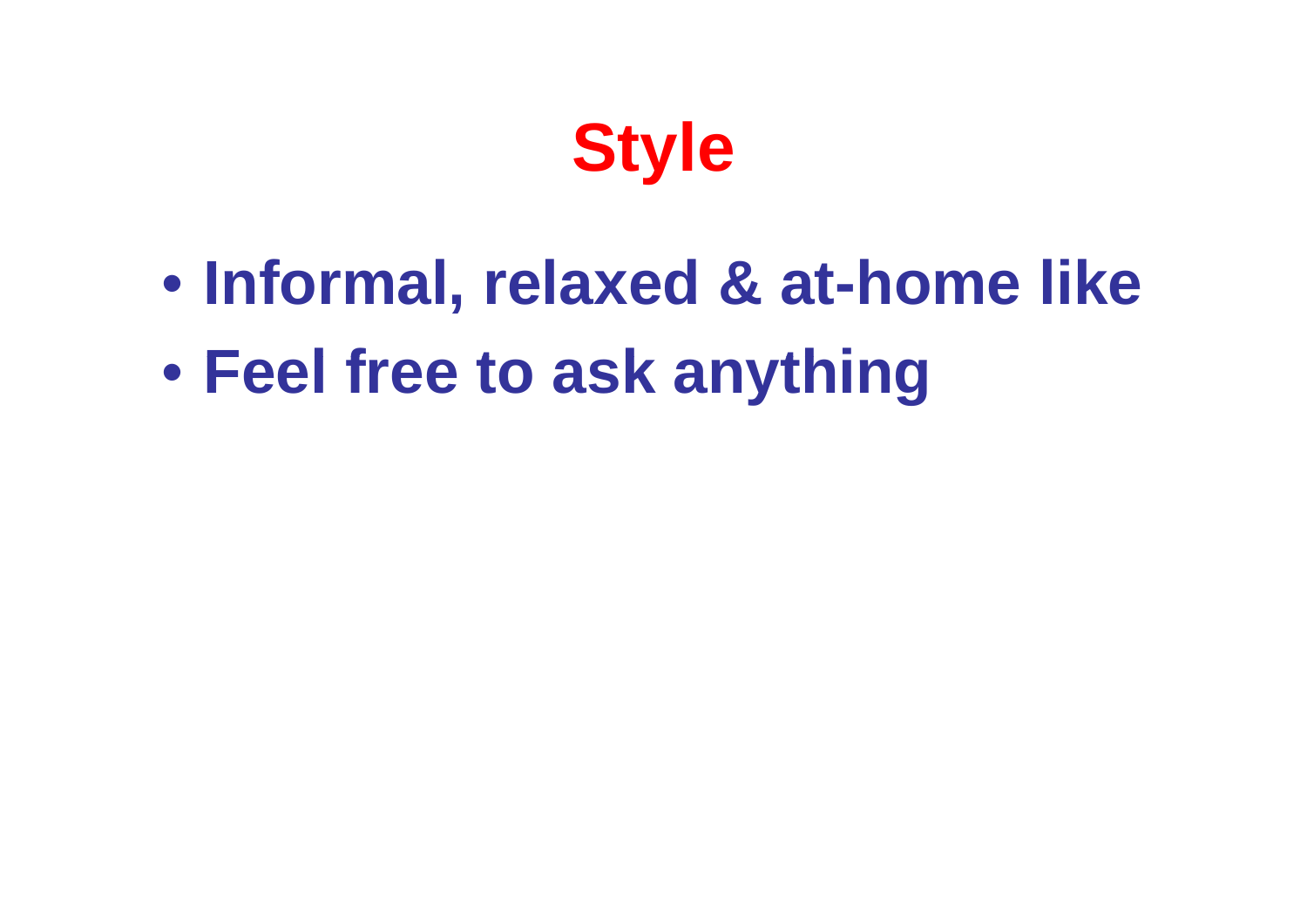# **Objectives & themes**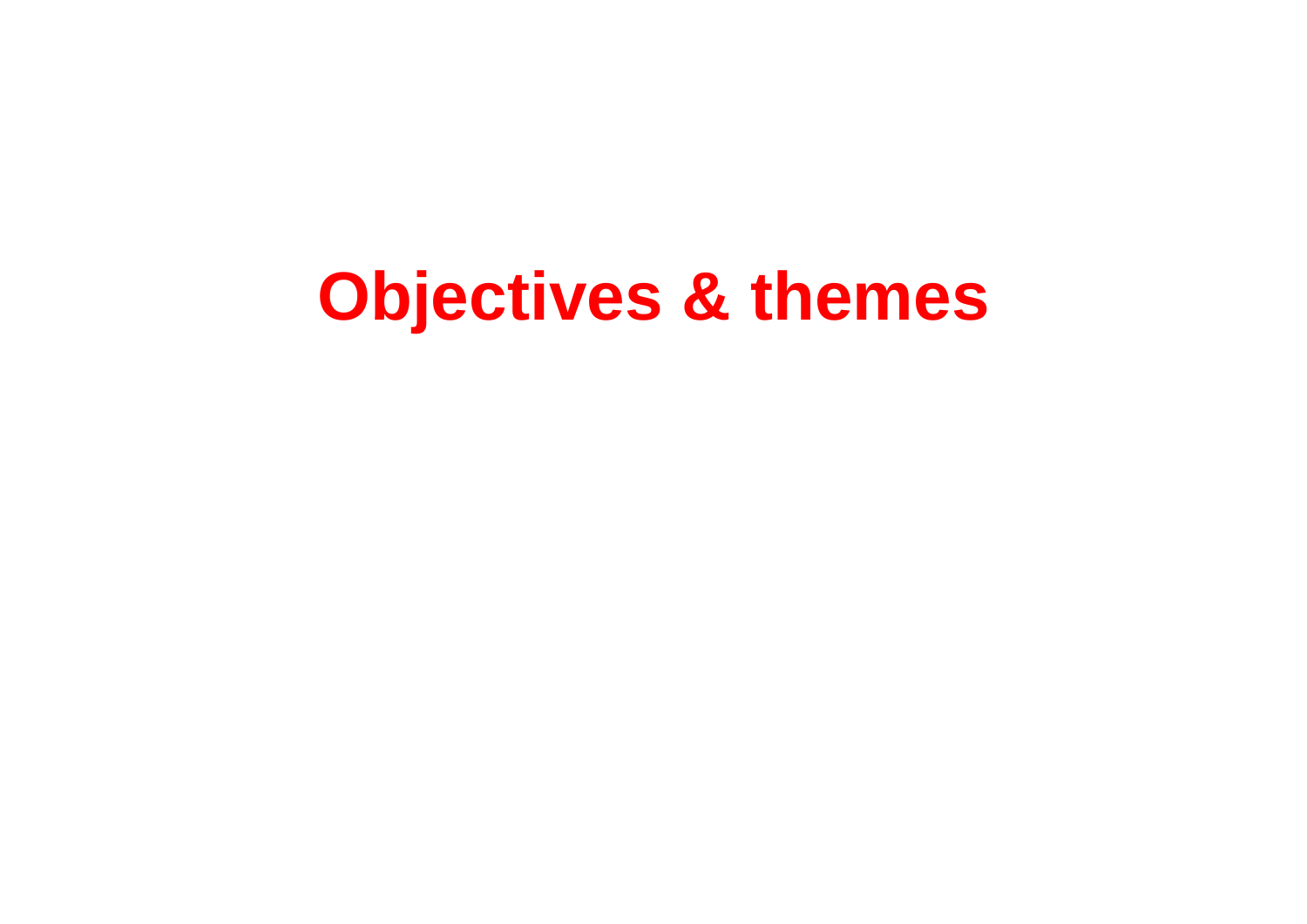Yesterday Beijing Olympic was over **Today our GIS Olympic starts! However ours are not for** competitions, but for...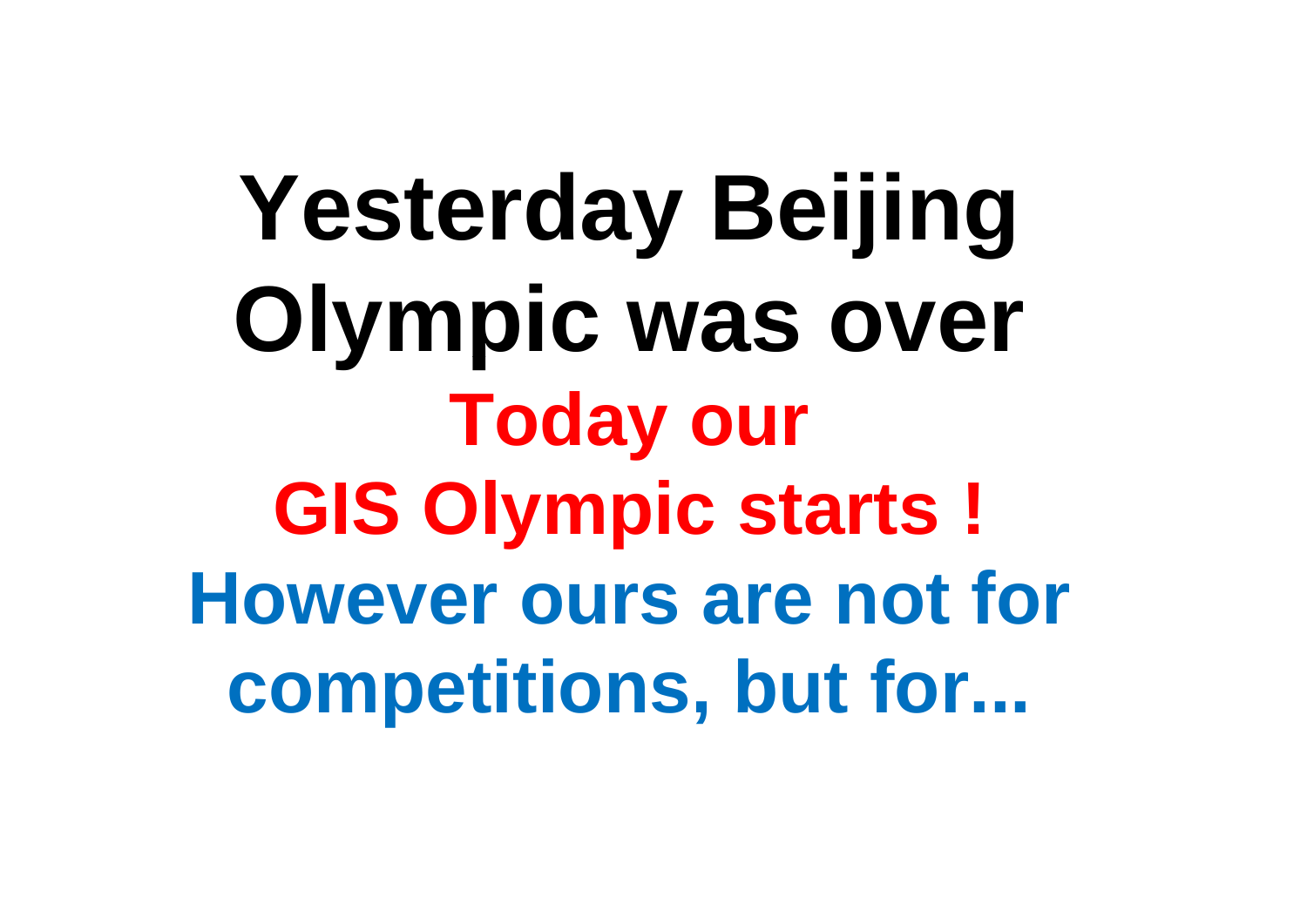#### **3 OBJECTIVES GIS/Spatial analyses(SA) in Fishery and Aquatic Sciences;**

**(1) Learn**

**To learn updated developments and applications** 

**(2) Exchange (technical & human)**

**To exchange ideas and information;**

**+ human interactions (important)**

**(3) Move forwards**

**To discuss further improvements,** 

**techniques and applications to move forwards**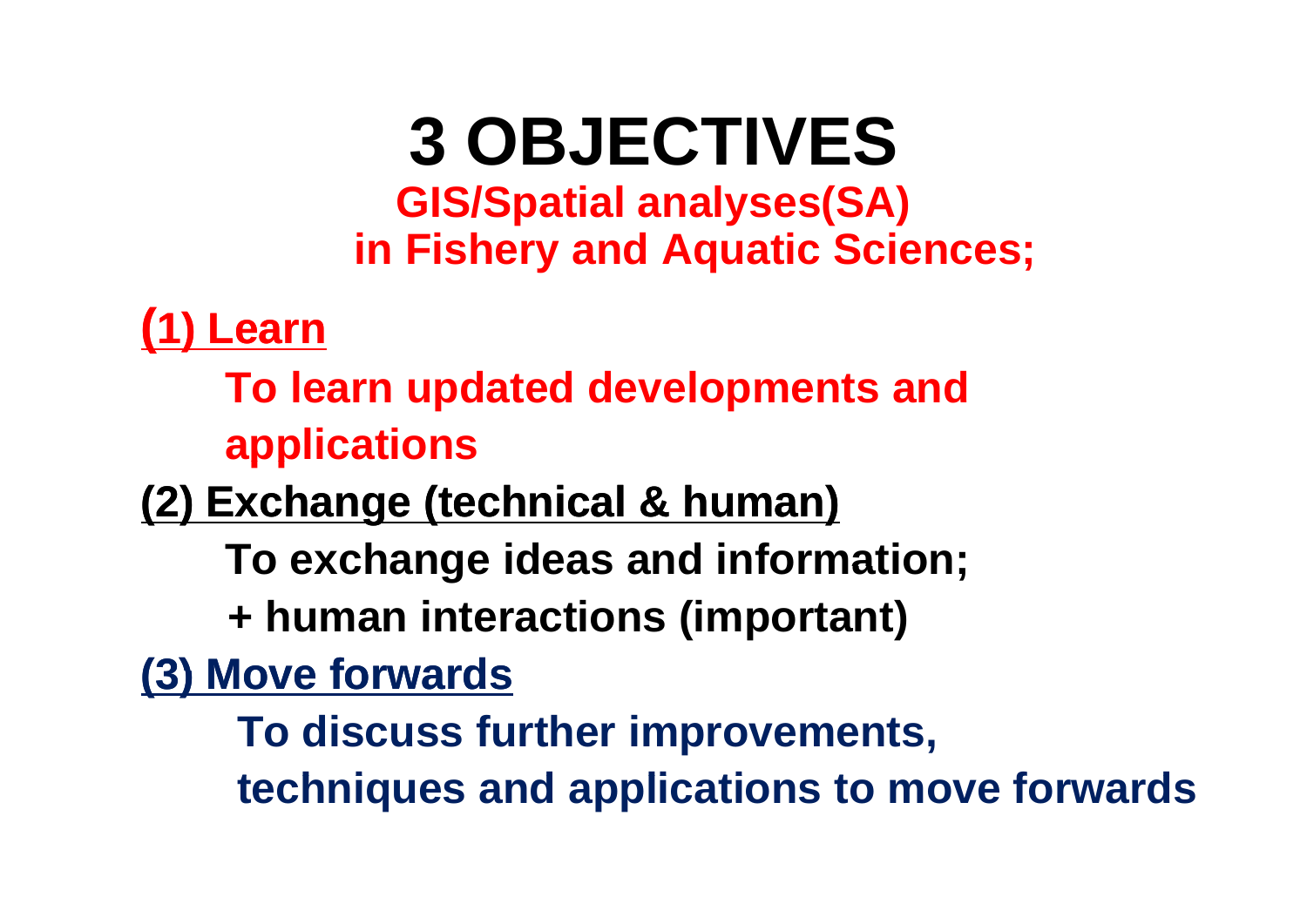#### **5 SUBJECTS(marine, fresh, aquaculture)**

- **GIS systems**
- **Sit l ti Site selection**
- **Ecosy pp stem approach** 
	- **- EAA (Aquaculture)**
	- **-EAF (Fi h i ) (Fisheries)**
- **Managements**
- **Habitat**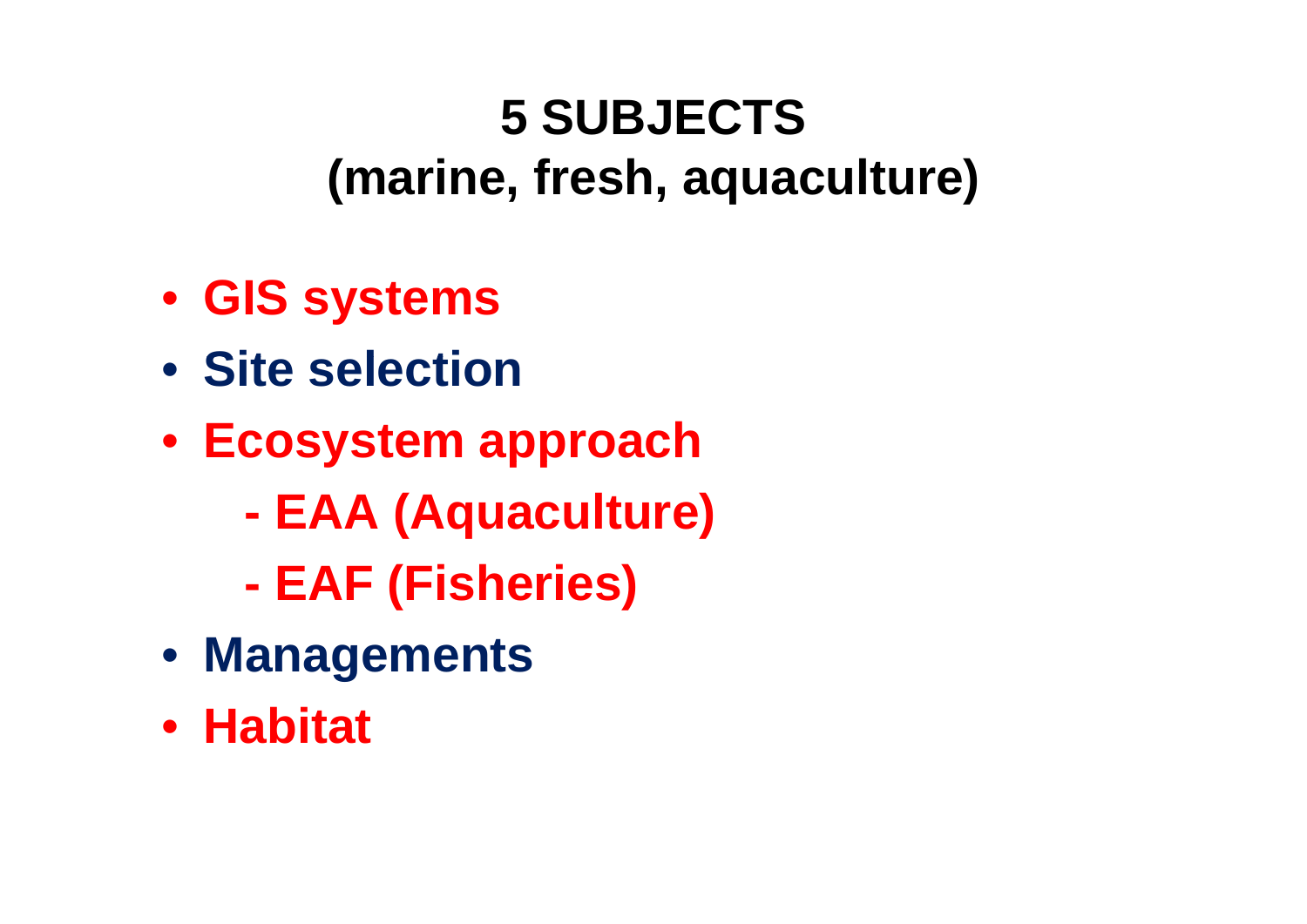# **4 THEMES (y p ) 6 Key notes speakers)**

- **EAA (Kapetsky and Aguilar Aguilar-Manjarrez) Manjarrez)**
- **EAF (Carocci and Meaden)**
- **Spatial decision support**

**in Aquaculture (Ross)**

• **Future GIS (Fisher)**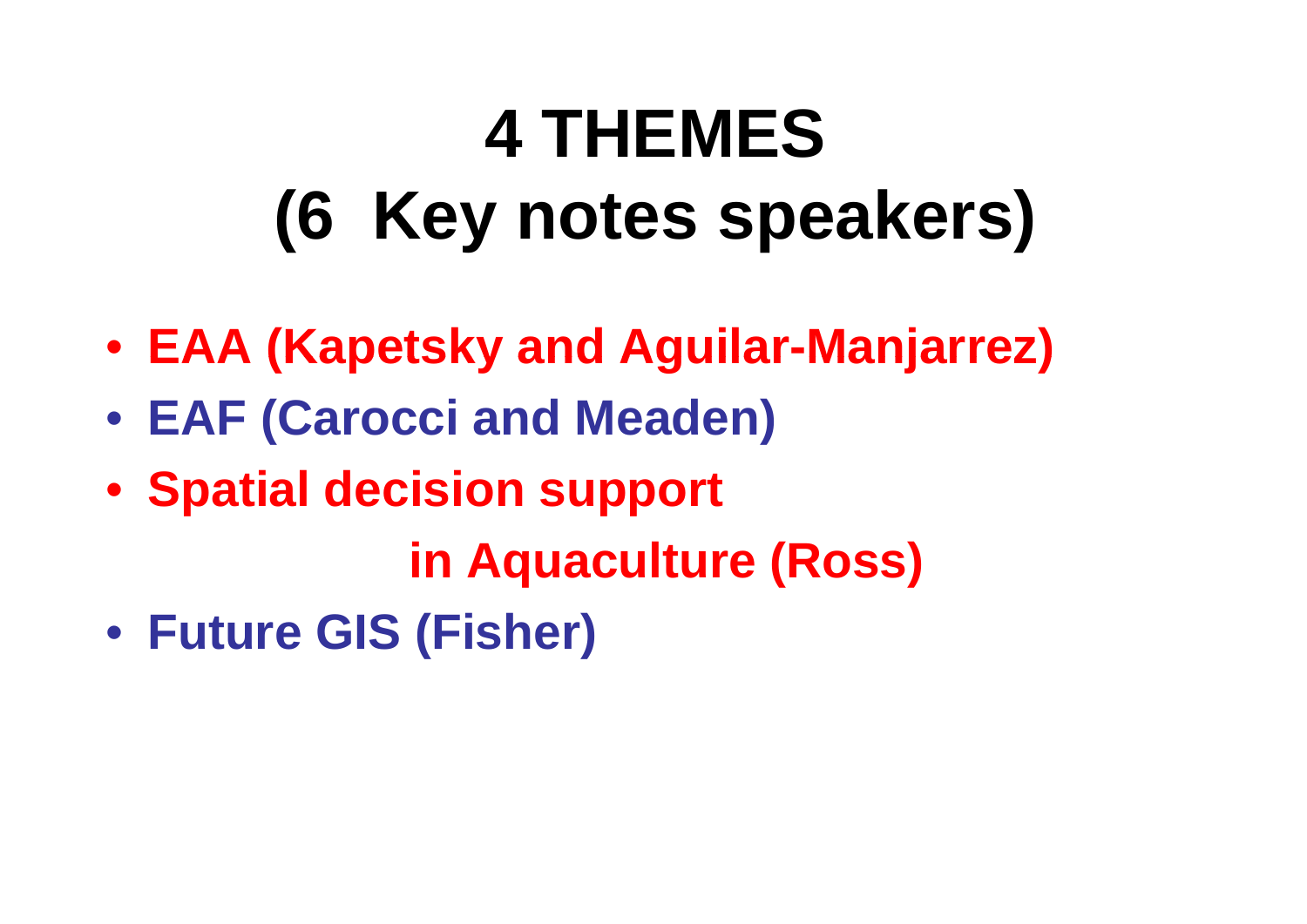# Participants & papers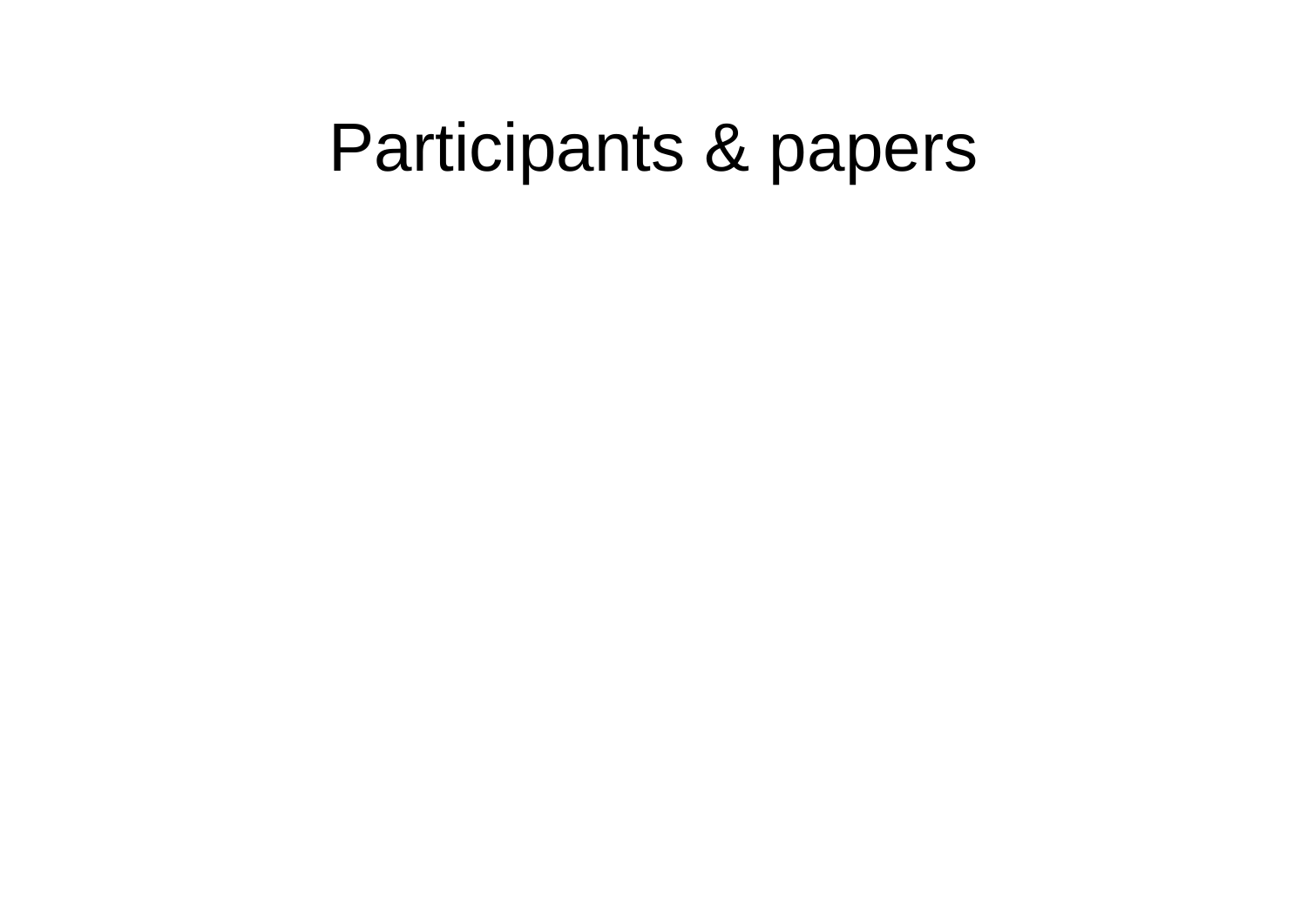#### **4th symposium 86 Participants 25 (3 INT ORG and 22 co ntries) countries)**

**Third : 90 and 26(5 INT ORG 21 countries)** 

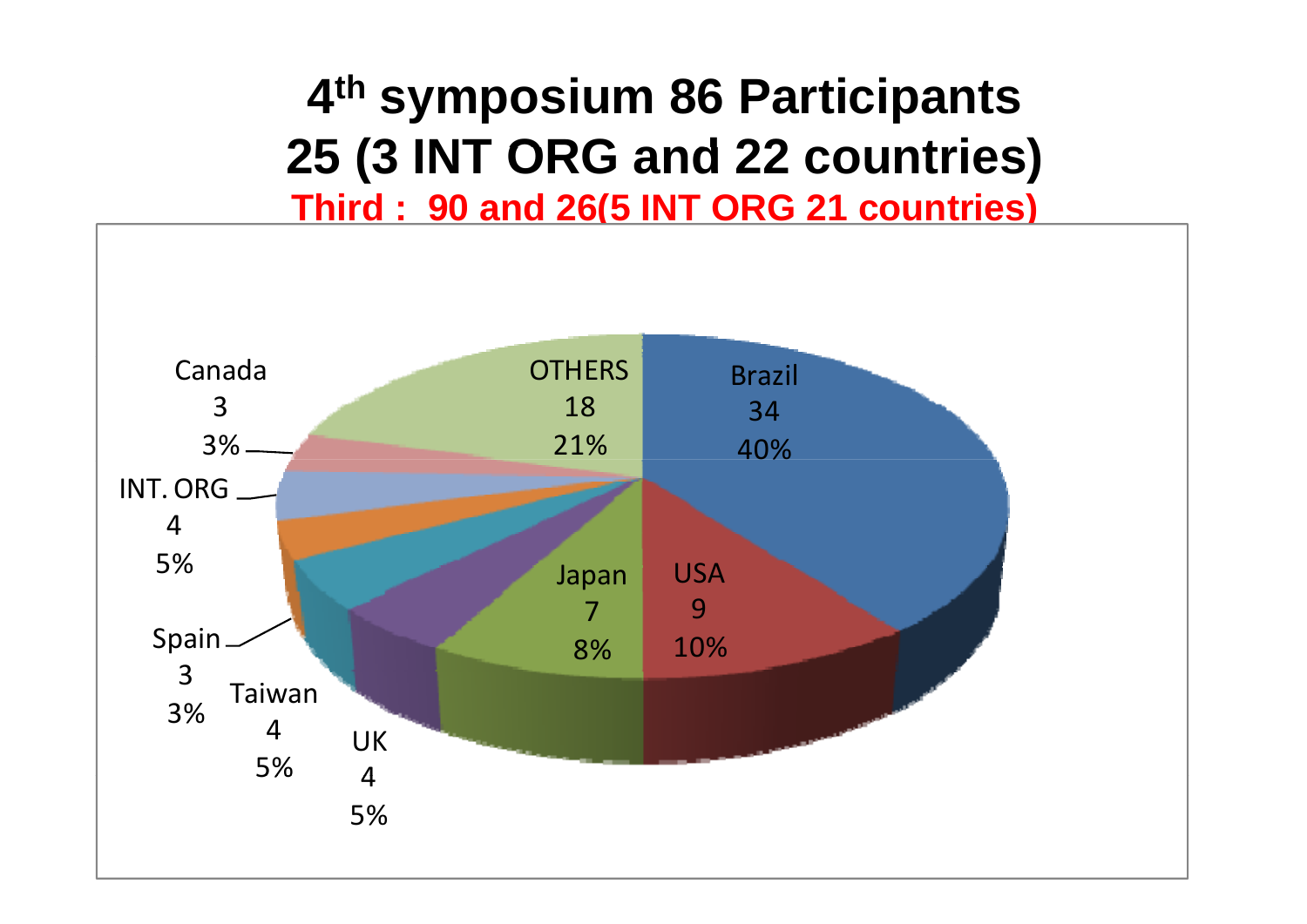#### **22% repeaters ! (a few maniac?) (same rate as in the 3rd 3 )**

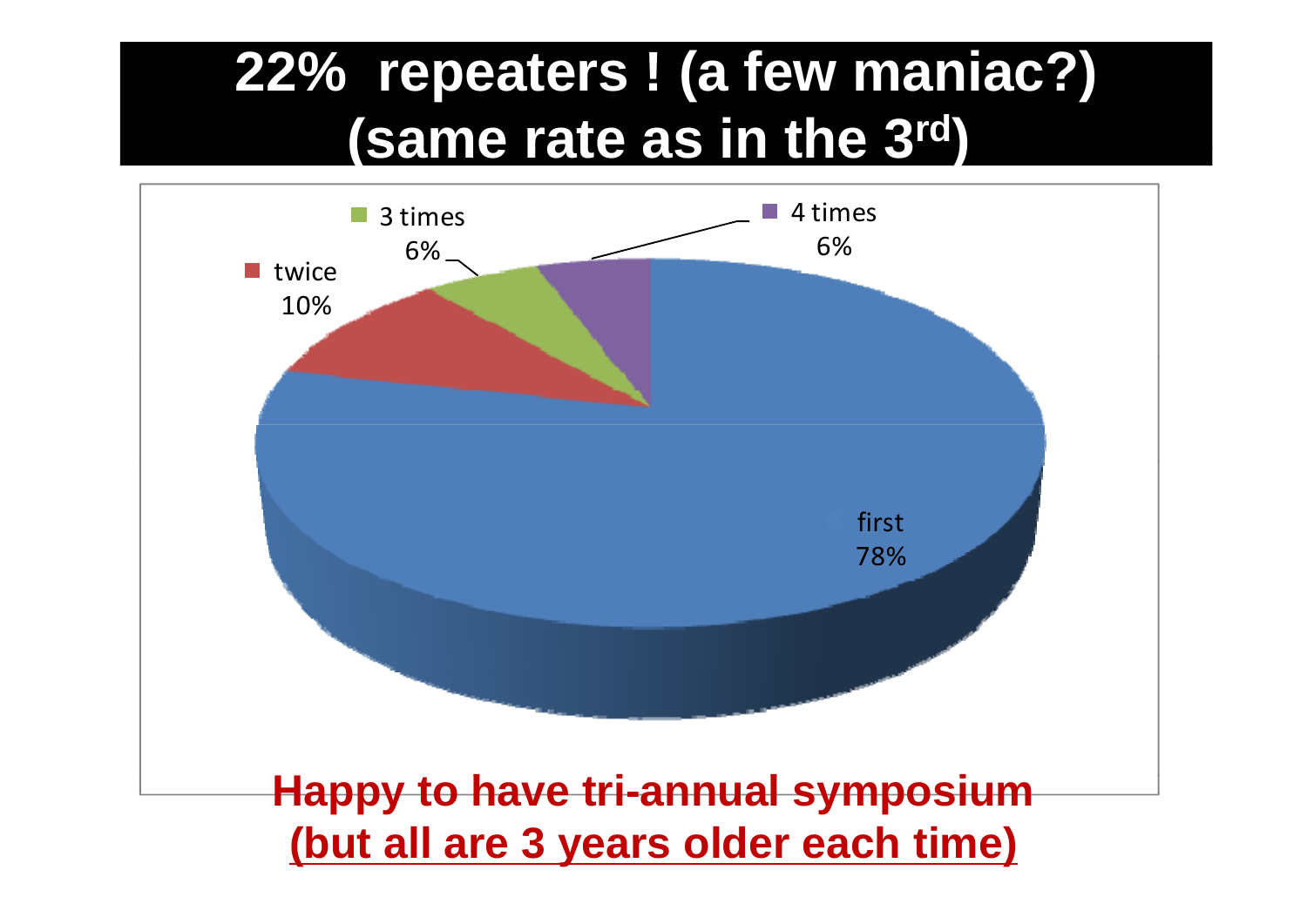# Number of papers

•98 papers (72 in the 3<sup>rd</sup> Symposium)

Key note : 6 papers

- Oral : 66
- PC demo : 11
- Poster : 16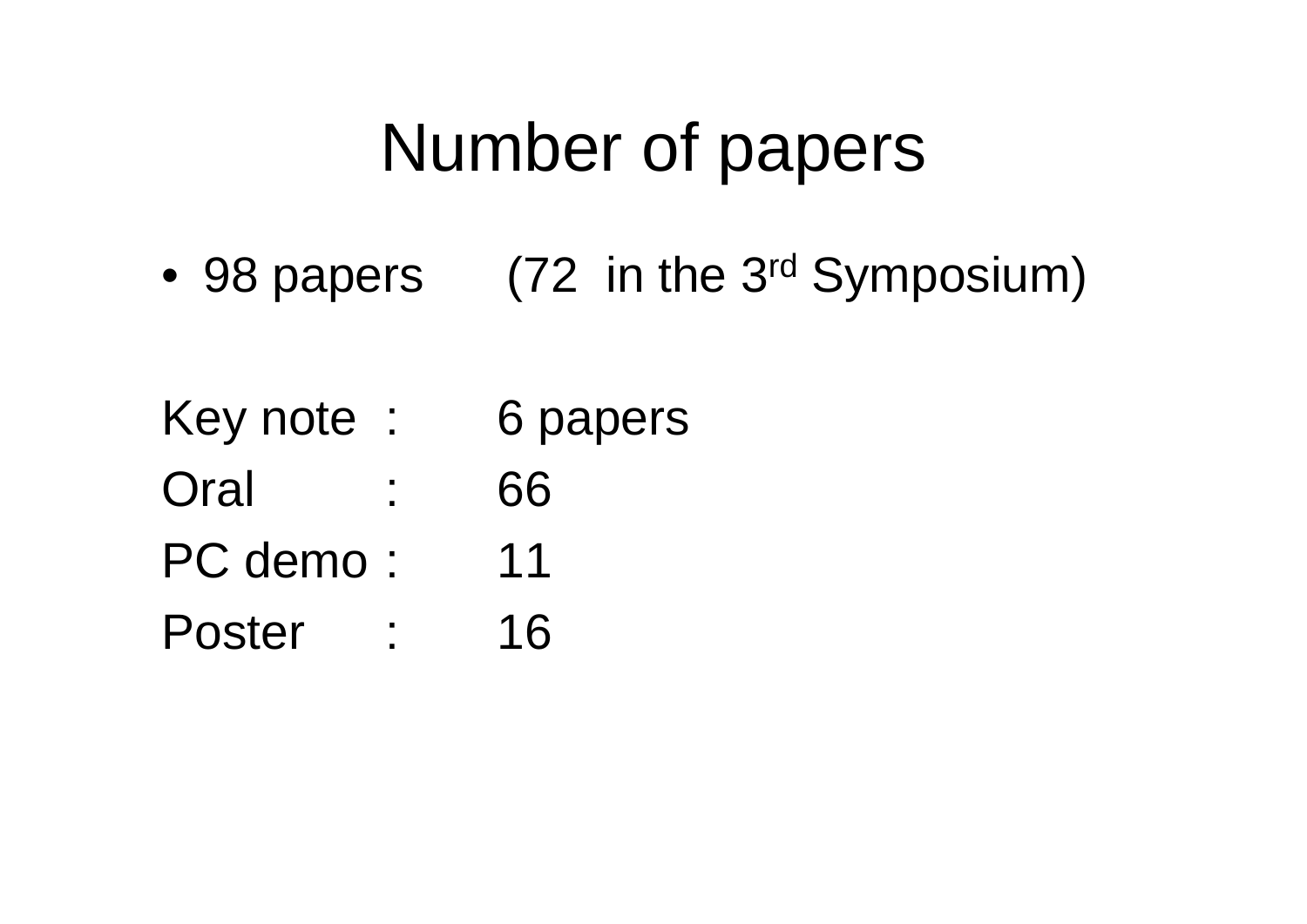# Outline of the Program

- **AUG 25(MON) - OPENINGS** 
	- **- GROUP PHOTO(I)**
	- **- ORAL SESSION**
	- **- ICE BREAKING PARTY (6-8PM)**
- **AUG 26(TUE) 26(TUE) - GROUP PHOTO(II)**
	- **- ORAL SESSION**
	- **- POSTER & DEMO (2-5PM )**
- **AUG 27(WED) - ORAL SESSION**
	- **-POSTER & DEMO (4-6PM)**
	- **- DINNER (7 30PM (7:30PM - )**
- **AUG 28(THU) - ORAL SESSION**
- **AUG 29(FRI) 29(FRI) - ORAL SESSION**
	- **- PANEL DISCUSSION**
	- **- CLOSINGS**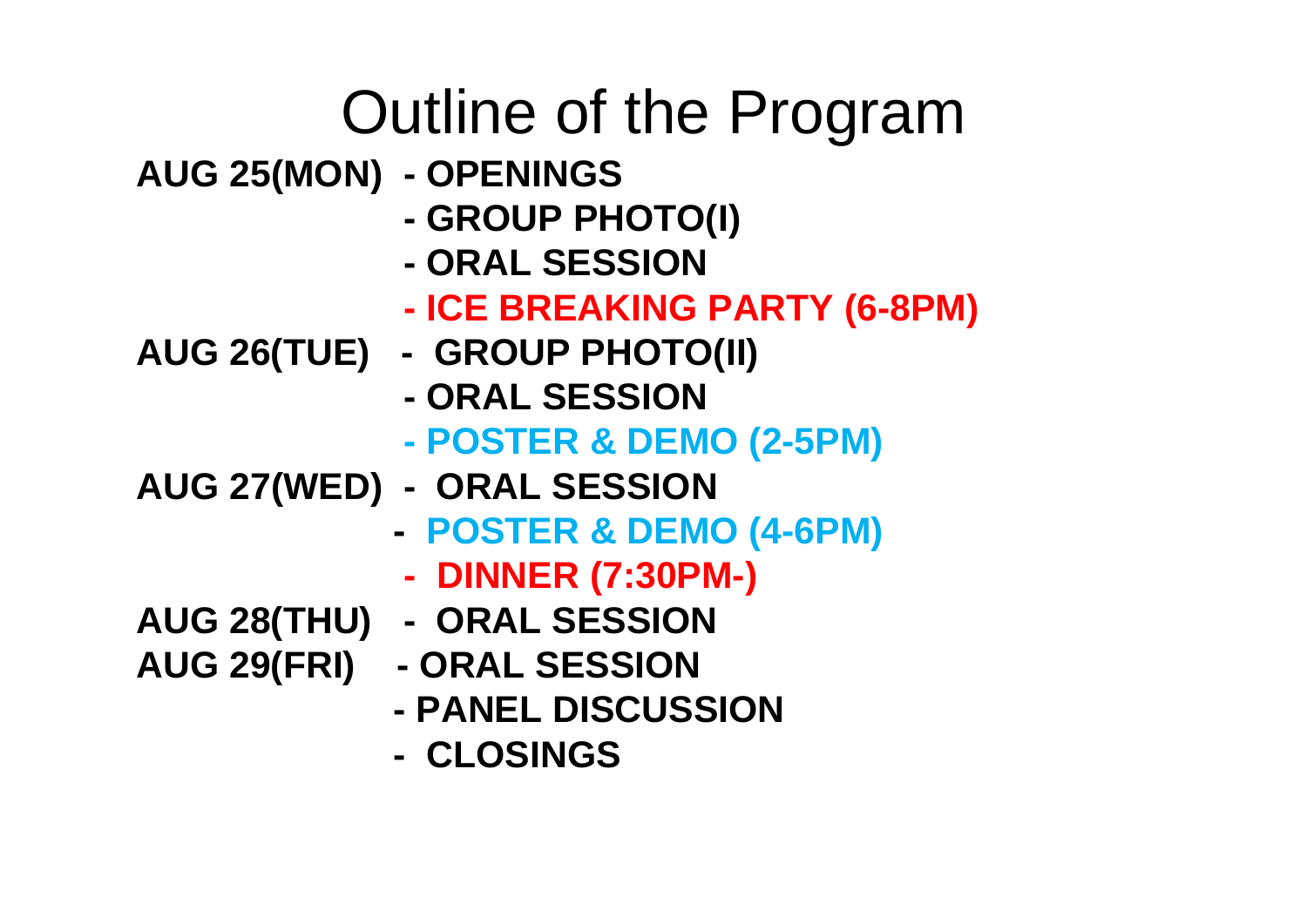# Group Photo (2 times)

**Aug 25 (MON) (VIP) Aug 26 (TUE) (More people) before the Morning tea break (10:20AM) Naganobu (Japan) & Kleisner (USA)**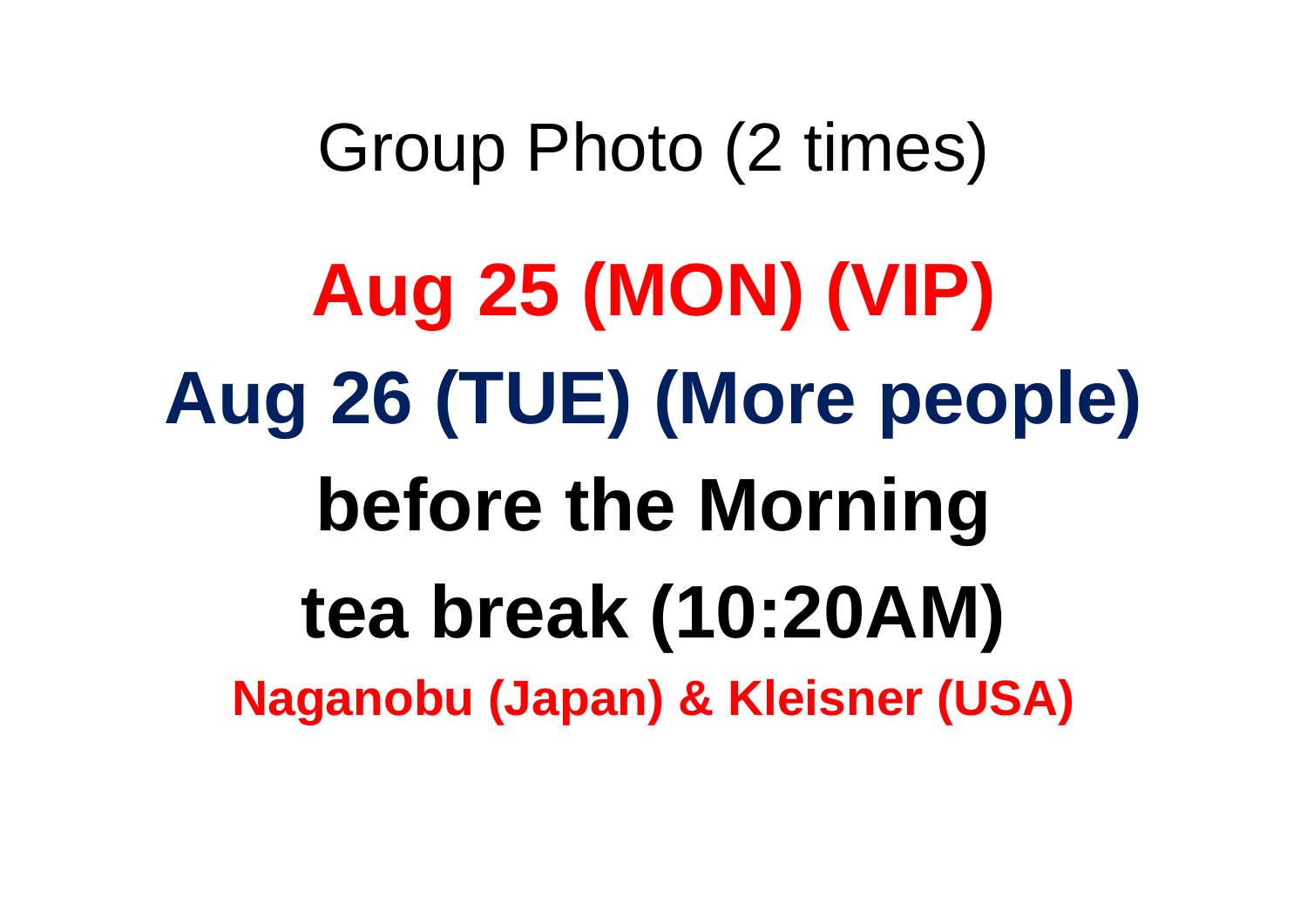# **For Presenters & Participants**

- **ENGLISH i th ffi i l l i th is the offi cial language in e Symposium … but**
- **70% are non native En glish speakers**
- **Speak SLOWLY & CLEARLY**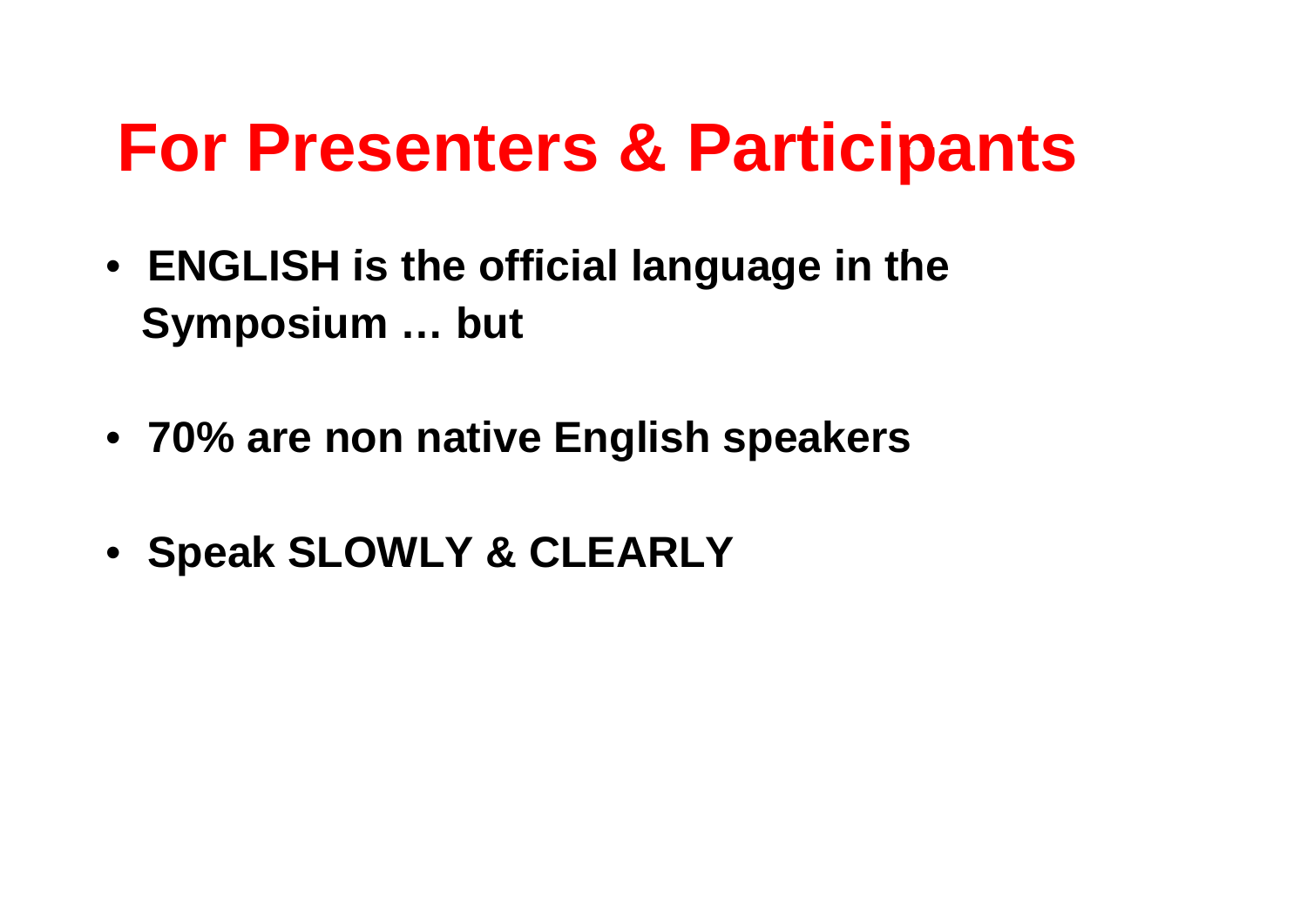#### **ORAL PRESENTERS**

**COPY your POWERPOINT file to the common PC and check if OK(g ) durin g breaks & lunch time**

**There are five folders in the desktop by day Aug 25(MON) ……………… Aug 29(FRI) copy your PP file to the day you present** 

**your PP file name should SCOTT(121) If you have more than 2 SCOTT(121)(1) 2, SCOTT(121)(2)**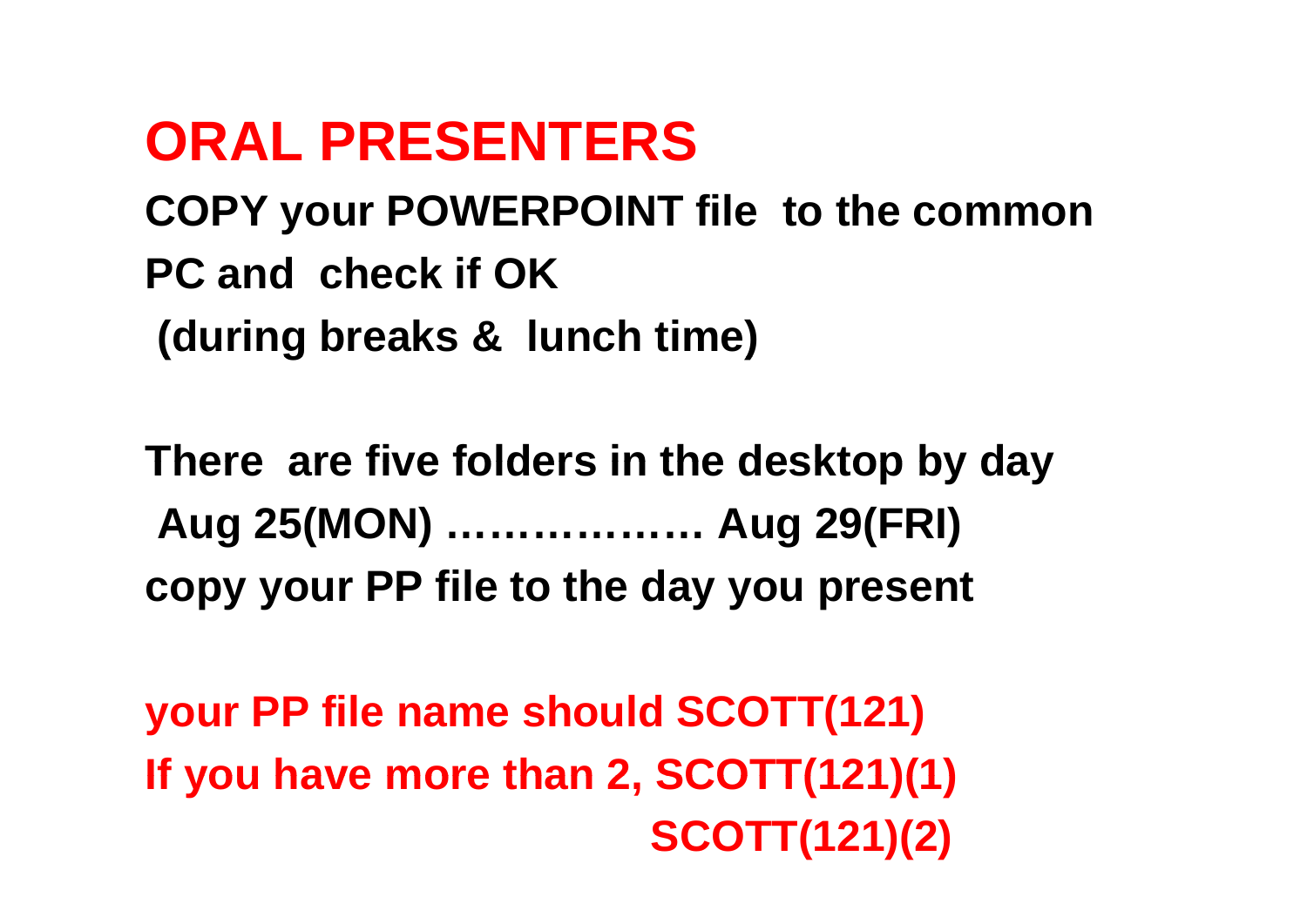# PowerPoint

For Figs and Maps

Convert to the IMAGE(PICTURE ).

Do not use the original images made by special fonts of the software

 $\rightarrow$  Maps & Figs will not appear properly.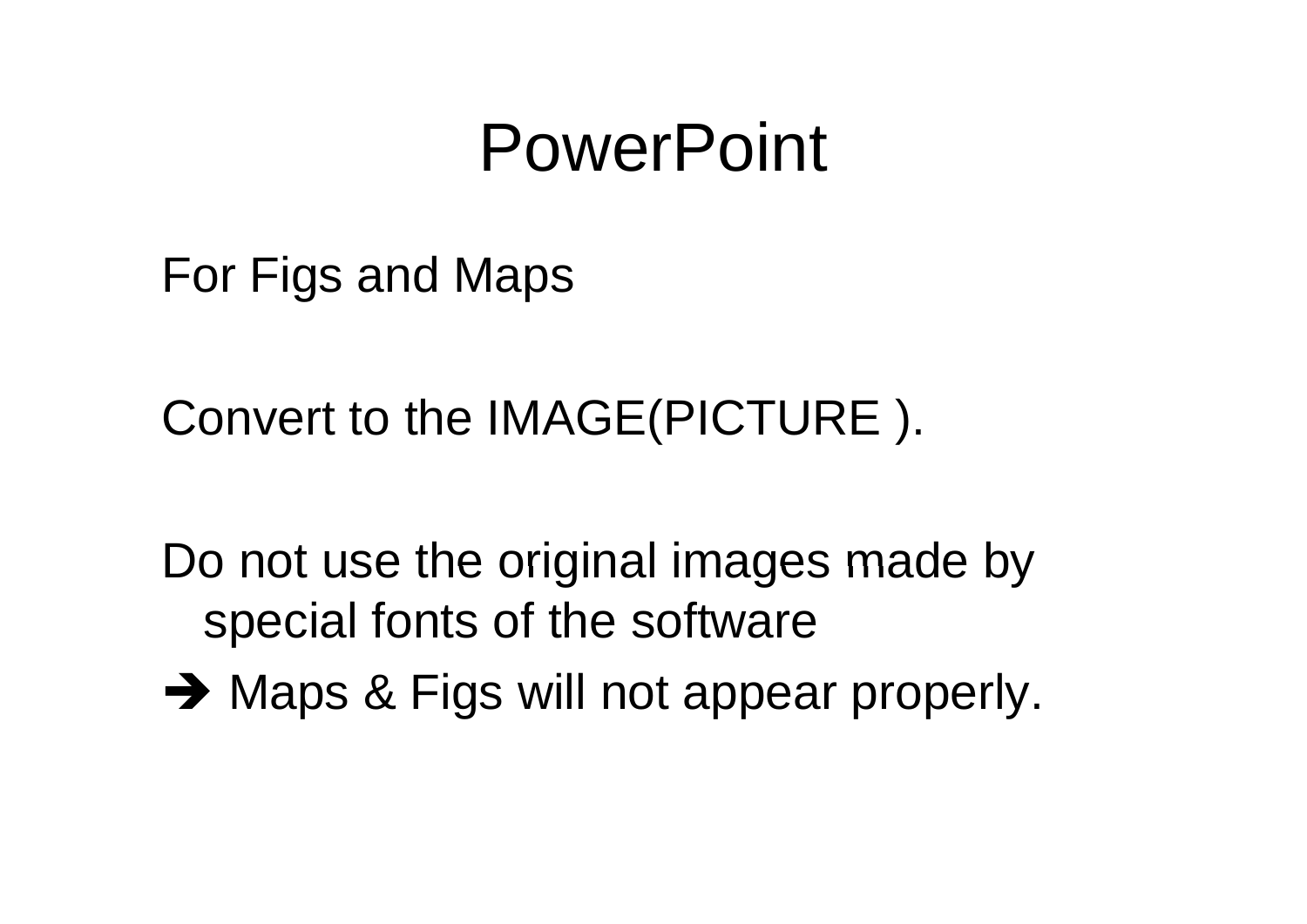# **ORAL presenters Notice of time lapse**

| <b>ONE</b>           | 15<br>minutes |  |
|----------------------|---------------|--|
| Ring                 |               |  |
|                      | 18            |  |
| <b>TWO<br/>Rings</b> | minutes       |  |
| MANY                 | 20 minutes    |  |
| Rings                | (STOP!)       |  |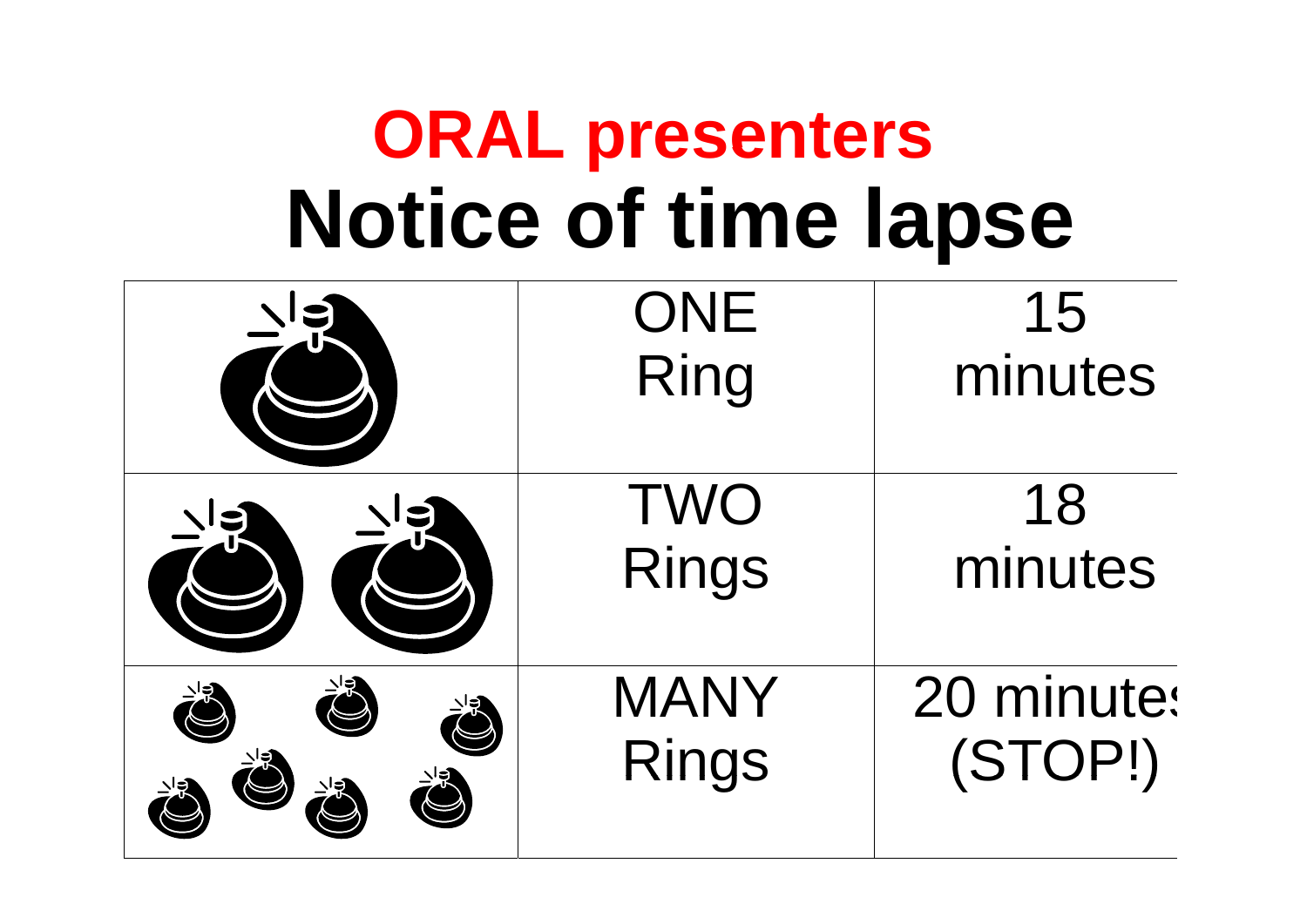# A few cancellations

- Program slightly changed in some session.
- **The Moderator will announce such changes .**
- Order of the presentation are same but the presentation time may be shifted earlier by 20-40 minutes due to cancelation **(only a few cases)**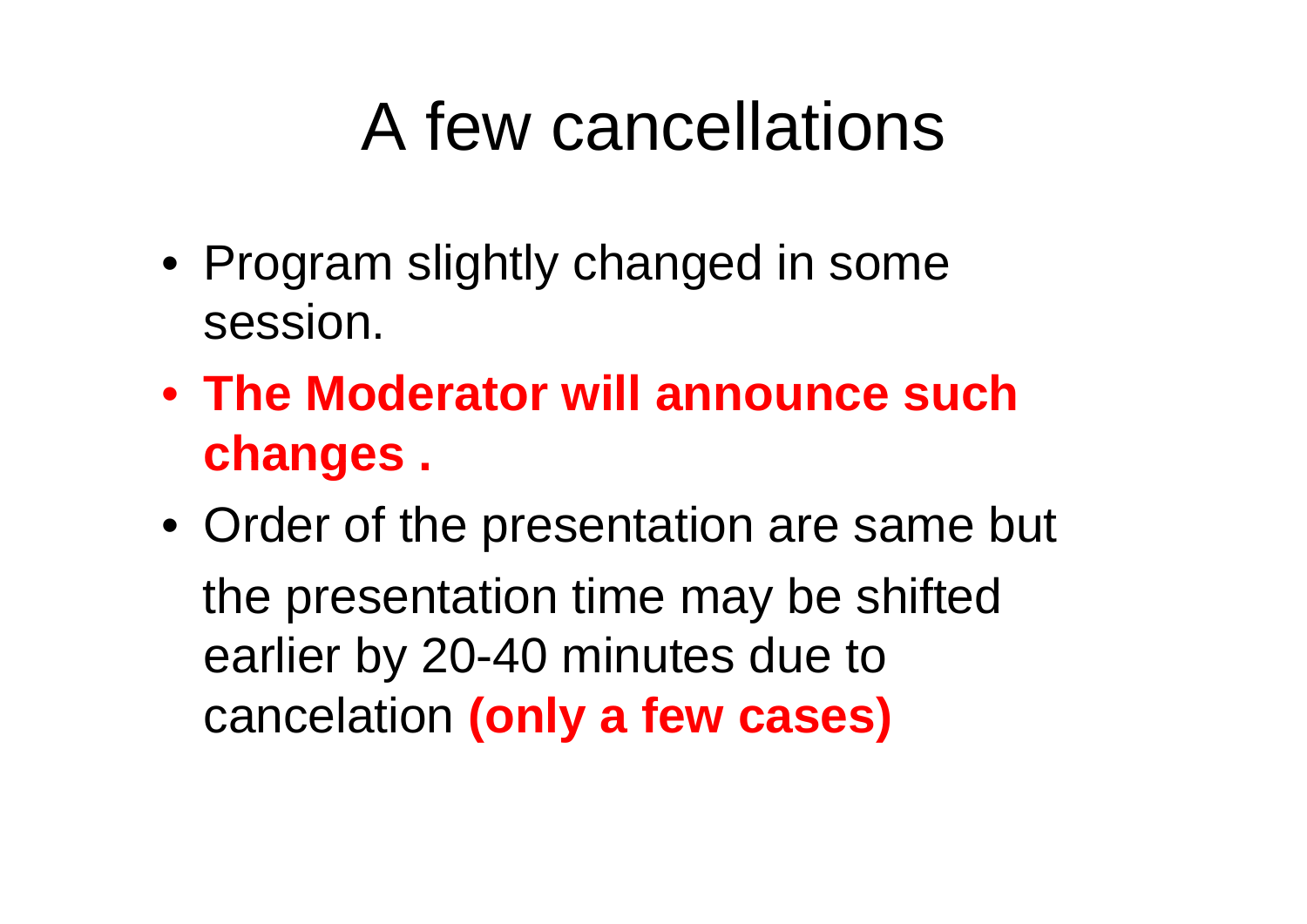# **Poster presentation (Room 103) PC demo (Auditorium Hall)**

- Aug 26 (TUE) 2-5PM
- Aug 27 (WED) 4-6 PM

Set up before 2PM, Aug 26 (TUE) dismantle after 6PM, Aug 27(WED)

**Materials to stick your poster is available (room 103). Ask symposium helpers.**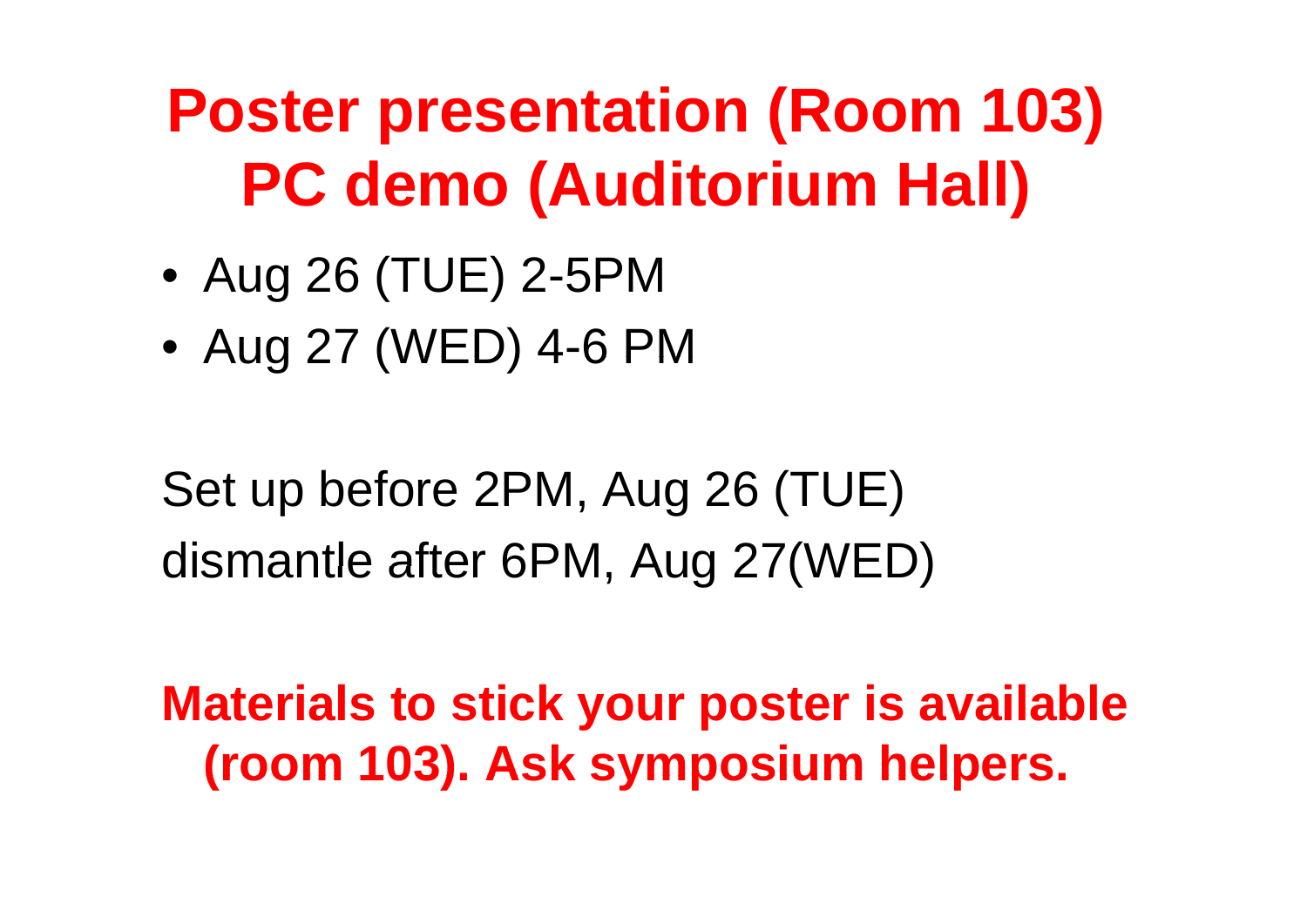# Tea Breaks

• **Tea coffee breaks (Auditorium Hall) morning (10:40 (10:40-11 AM) afternoon (4-4:20PM)**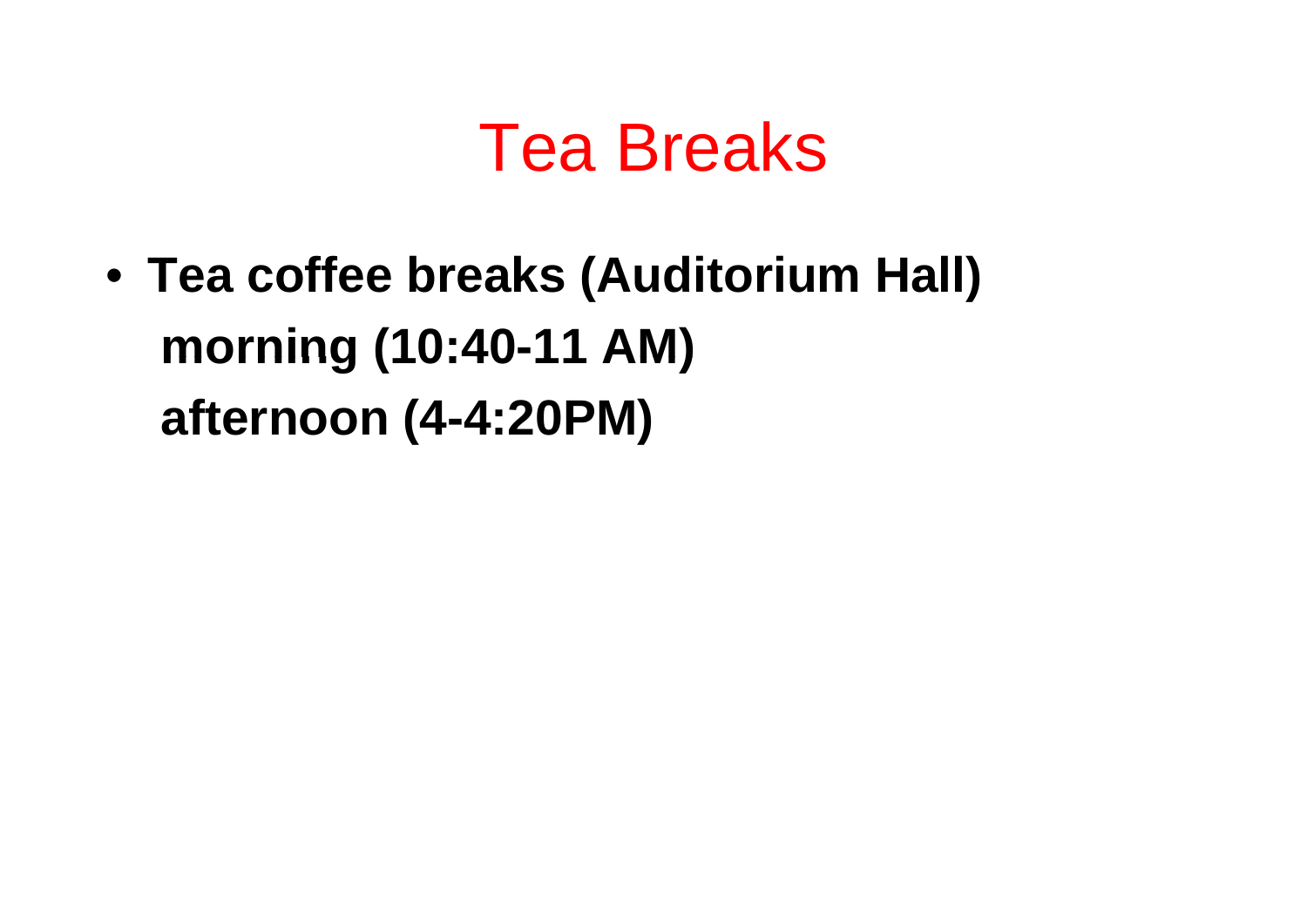#### **Reducedo in the Venue area** vicinty

Lunch  $(12:40-2PM)$ there are various places

#### **For detials** see page 20 Program



- **Reachautomb**
- Market Move Mc III
- **Lo Media**, "Se effect м
- fummentel octibuil Ciub ٠
- Catanna's Chil, IPort's Selt, Marques dio Outlo
- Botatogo Prais Grill, Shopping Center Botatogo ÷. - hood plaza
- McDonaldia 81.

| <b>Restaurant</b>     | Walking<br>d is fano o in<br>m Inufact | Accepts these ored it<br>oand st |                   |             | Approxim ab<br>price in RS/ka<br>(Buttet service) |
|-----------------------|----------------------------------------|----------------------------------|-------------------|-------------|---------------------------------------------------|
|                       |                                        |                                  |                   |             |                                                   |
|                       |                                        | Аннох                            | <b>Masteroard</b> | Msa         |                                                   |
| <b>MIR</b>            | ÷.                                     | Marc                             | <b>Yes</b>        | <b>Yes</b>  | 33,90                                             |
| Millalto:             | 2                                      | <b>Yes:</b>                      | Yes               | <b>Yes</b>  | 35,00                                             |
| La Molo               | 2                                      | Yes                              | Yes               | Yes         | 19,00                                             |
| Botafogo Praia Grilli | 10                                     | <b>You</b>                       | <b>Yes</b>        | <b>Yes</b>  | 20,00                                             |
| <b>Sootton</b>        | ×                                      | No                               | Yes               | <b>Yes:</b> | 22.00                                             |
| Catarina's Grill      | 10                                     | Ves                              | <b>Yes:</b>       | <b>Yes</b>  | 22,00                                             |
| Marques de Guile      | 8                                      | В'n                              | You               | Yms         | 21,00                                             |
| Port's Self           | 愛                                      |                                  |                   |             | 19,00                                             |
| Wia Farant            | 2                                      | Ves                              | <b>Yes</b>        | <b>Yes</b>  | 43,00                                             |
| Casa da Sogra         | ÷.                                     | No                               | Yes               | <b>Yes</b>  | 12,00                                             |
| Deliolas à Mesa*      | ż                                      | ÷                                | Yes               | Yes         | 14,00                                             |

\*\* Berres breakfast, from 07:30 on: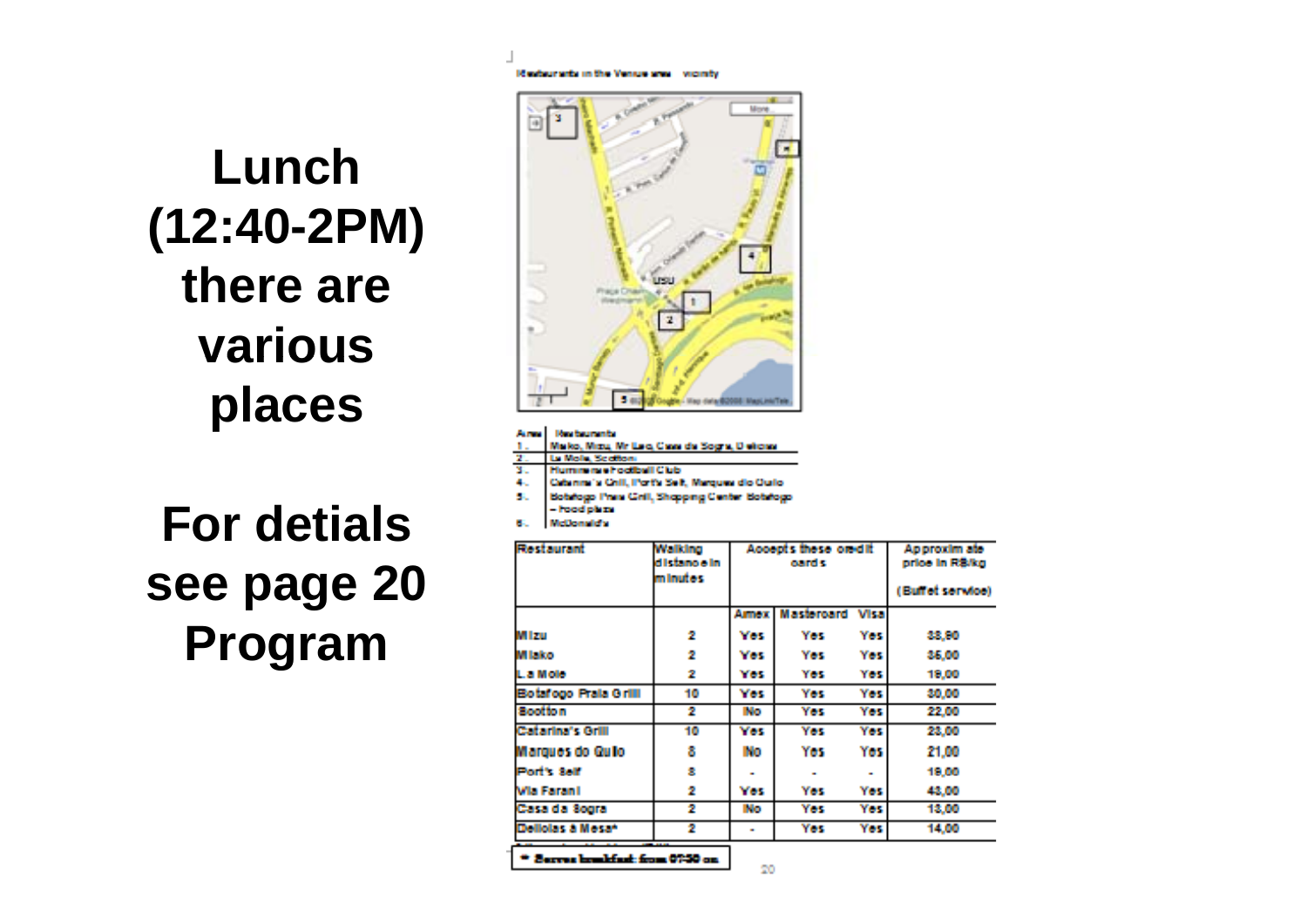#### **lce** breaking party (6-8PM) tonight

• **location : see page 18, Program. [a few minutes walk ] just after the last presentation (to be ended at 6PM) be**

**ALL are invited**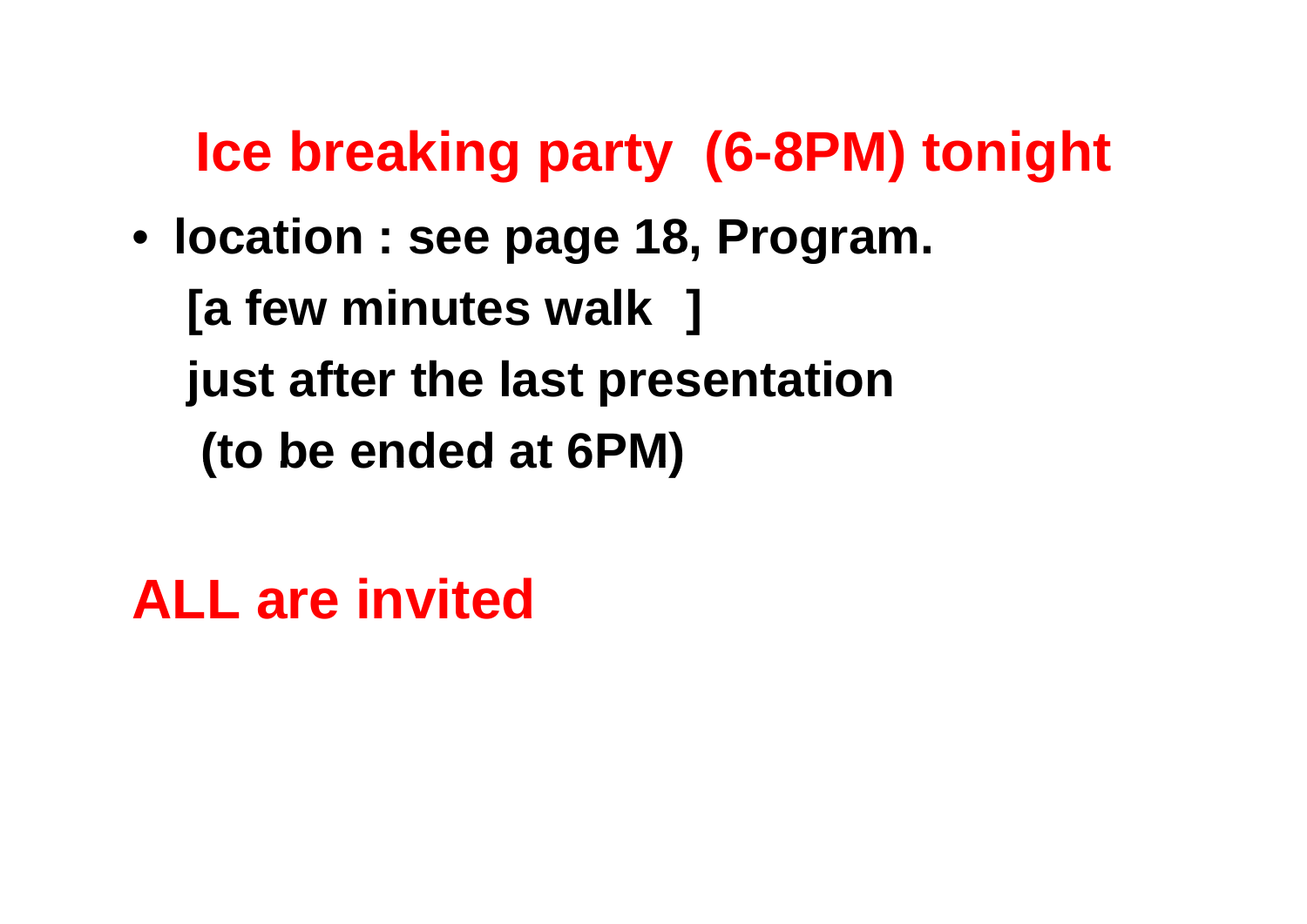### **Symposium dinner (all are invited) Aug 27(W) 7:30PM**

**See page 21 Program**

**for details**



**Those who have not informed if you will join the dinner please report to the receptionist**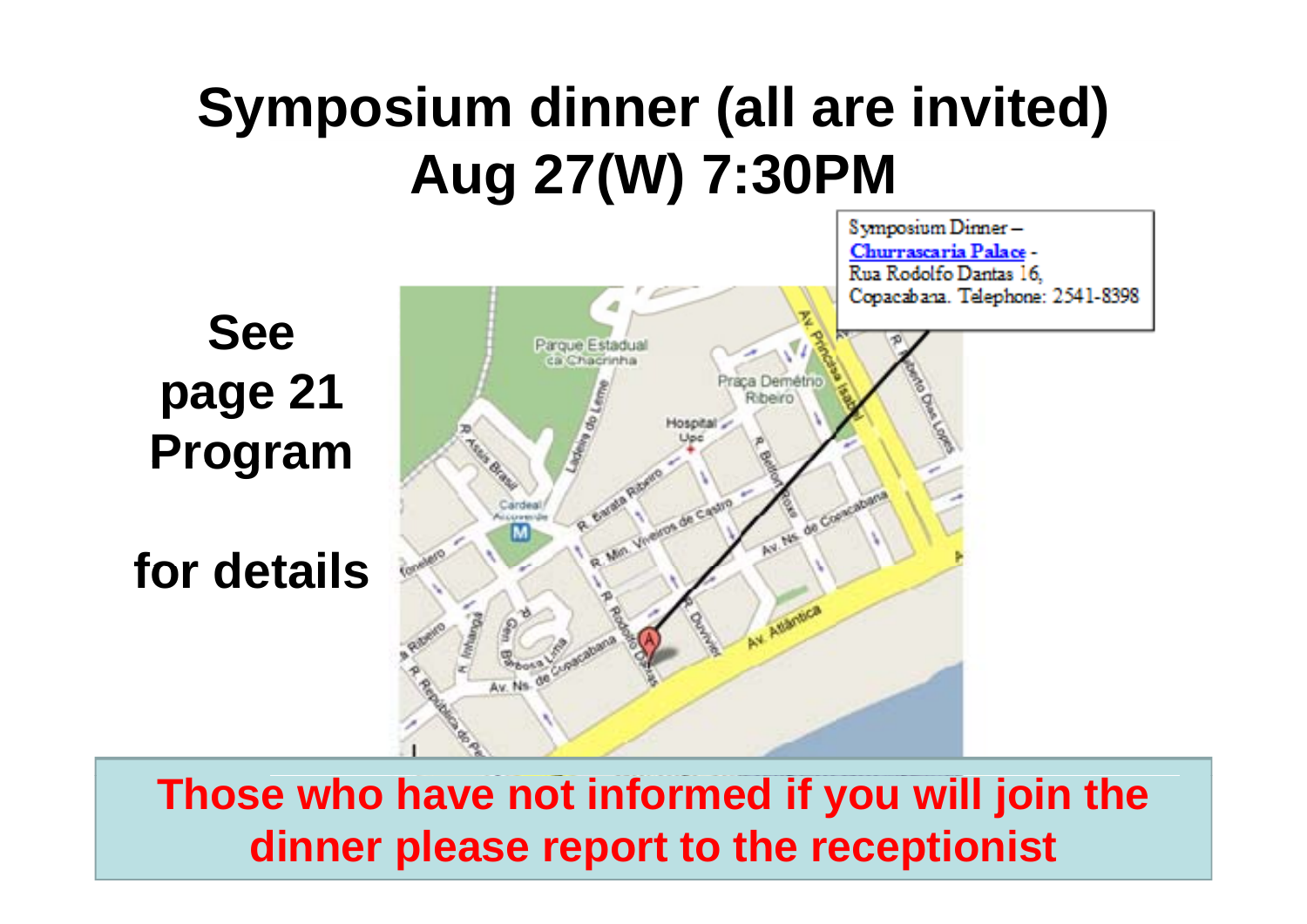#### PC and internets service

- **Wireless internet available (A dit i ) uditor ium**
- **5 PC (English windows) windows) 3 PC (Portuguese windows) with internets are availablefor participants (Room 105)**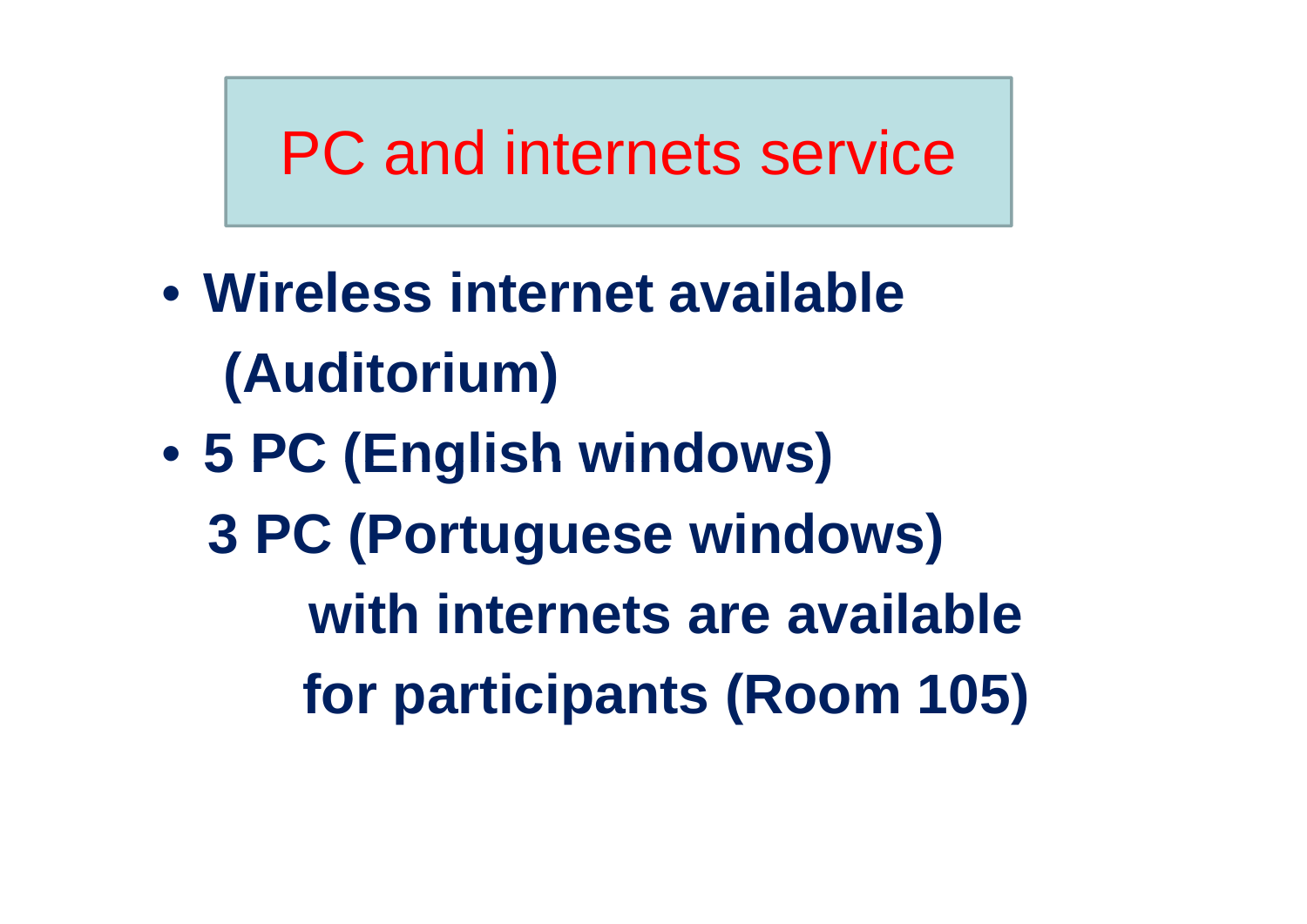### **Shuttle bus service 5 hotels**  Ù **University**

- Morning (8:10-8:30)
- Evening (after the event finish)

For the time schedule and details see the time table in the bulletin board next to the entrance of the Auditorium

Or

Get a copy from the local organizer (room105)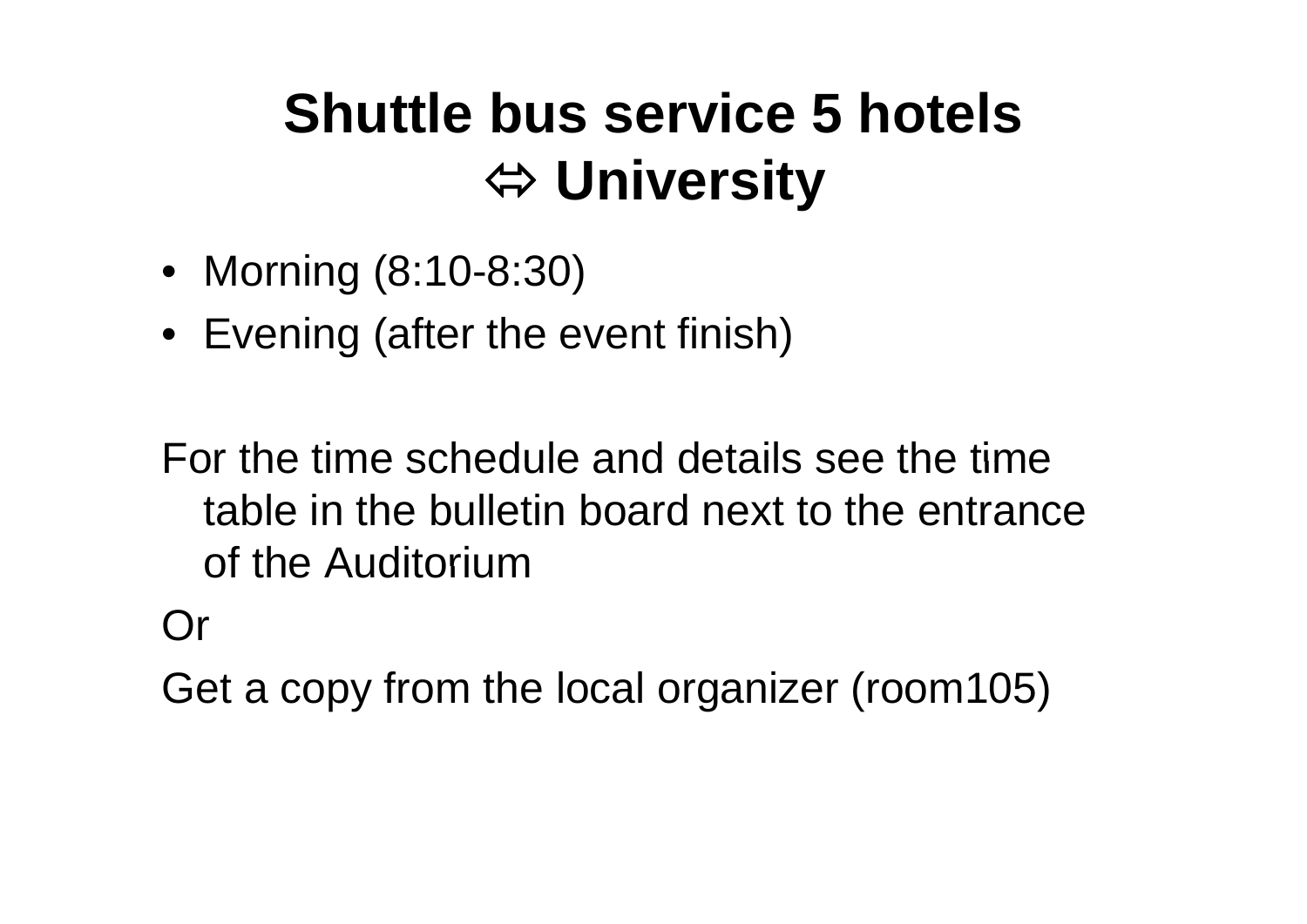**Deadline of full pape r for proceedings**

**GIS/Spatial Analyses in Fishery and Aquatic Sciences (Vol 4) (Vol.** 

September 30, 2008 Details will be informed at the closing.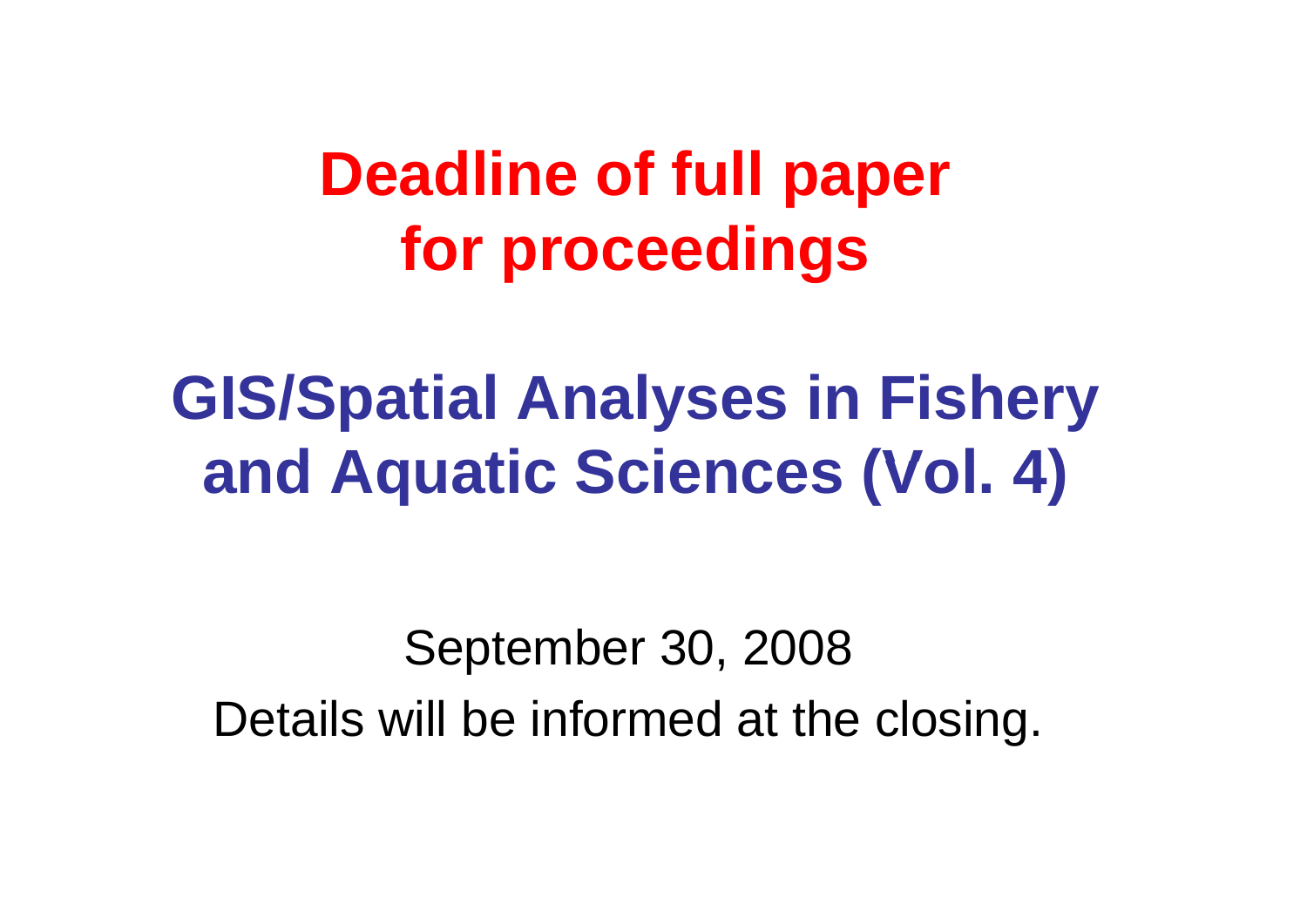### **Many OBRIGADOs for Working staff**

- **Local organizers (S tt V l k d t ff) (Scott, Volcker and staff)**
- **Participants and Presenters**
- **Moderators**
- **Panelists and Rapporteurs Panelists**
- **Time keepers**
- **Microphone distributors**
- **Receptionists**
- **Helpers for Tea/Coffee breaks**